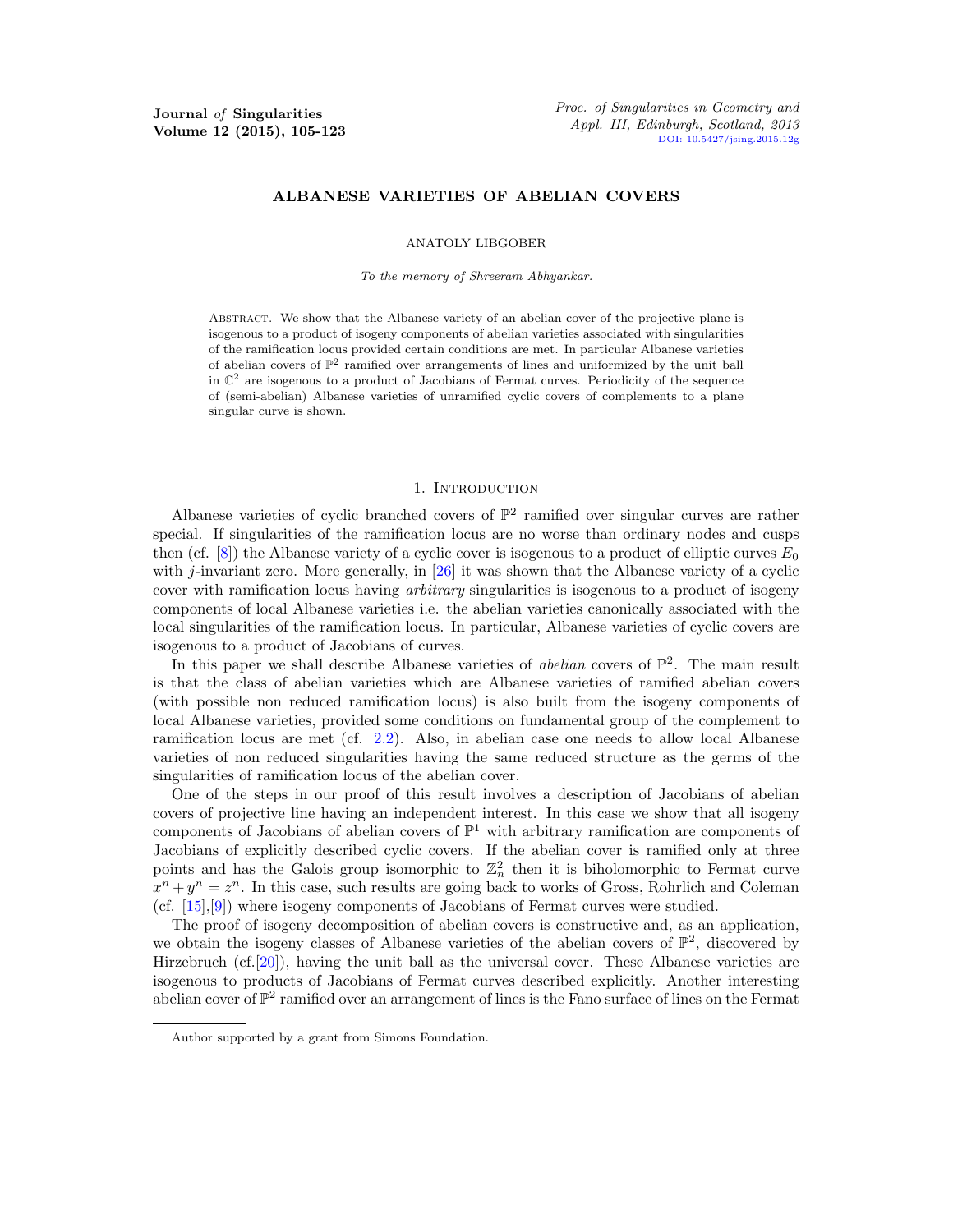cubic threefold. The Albanese variety of this Fano surface (according to [\[7\]](#page-17-5), this abelian variety is also the intermediate Jacobian of the Fermat cubic threefold) is isogenous to the product of five copies of  $E_0$ . This result was recently independently obtained in [\[29\]](#page-18-0) and [\[6\]](#page-17-6) (in [29] the isomorphism class of Albanese variety of Fano surfaces was found).

Another application considers the behavior of the Albanese varieties in the towers of cyclic covers. It is known for some time that Betti and Hodge numbers of cyclic (resp. abelian) covers are periodic (resp. polynomially periodic cf. [\[18\]](#page-17-7)). It turns out that the sequence of isogeny classes of Albanese varieties of cyclic covers with given ramification locus is periodic. Moreover, we show similar periodicity for sequence of semi-abelian varieties which are Albanese varieties of quasi-projective surfaces which are unramified covers of  $\mathbb{P}^2 \setminus \mathcal{C}$ .

The content of the paper is the following. In section [2](#page-1-0) we recall several key definitions and results used later, in particular, the characteristic varieties, Albanese varieties in quasi-projective and local cases. Section [3](#page-5-0) considers Jacobians of abelian covers of  $\mathbb{P}^1$ , and the main result is that isogeny components of such Jacobians are all the isogeny components of Jacobians of cyclic covers of  $\mathbb{P}^1$ . This section also contains calculation of multiplicities of characters of representation of the covering group on the space of holomorphic 1-forms. In the case of cyclic covers, such multiplicities were calculated in [\[2\]](#page-17-8). The main result of the paper, showing that Albanese varieties of abelian covers are isogenous to a product of isogeny components of local Albanese varieties of singularities, is proven in section [4.](#page-9-0) The case of covers ramified over arrangements of lines is considered in section [5.](#page-12-0) This includes, the already mentioned case of Fano surface (of lines) on the Fermat cubic threefold. The last section contains applications to calculation of Mordell-Weil ranks of isotrivial abelian varieties and periodicity properties of Albanese varieties in towers of cyclic covers. Note that the prime field of all varieties, maps between them and function fields considered in this paper is C.

I want to thank anonymous referee for careful reading of this paper and many useful suggestions including usage of LaTex.

### 2. Preliminaries

<span id="page-1-0"></span>2.1. Characteristic varieties. We recall the construction of invariants of the fundamental group of the complement playing the key role in description of the Albanese varieties of abelian covers. We follow  $[24]$  (cf. also  $[3]$ ).

<span id="page-1-1"></span>Let X be a quasi-projective smooth manifold such that  $H_1(X, \mathbb{Z}) \neq 0$ . The exact sequence

(1) 
$$
0 \to \pi_1(X)'/\pi_1(X)'' \to \pi_1(X)/\pi_1(X)'' \to \pi_1(X)/\pi_1(X)' \to 0
$$

(where  $G'$  denotes the commutator subgroup of a group  $G$ ) can be used to define the action of  $H_1(X,\mathbb{Z}) = \pi_1(X)/\pi_1(X)'$  on the left term in [\(1\)](#page-1-1). This action allows to view

$$
C(X) = \pi_1(X)'/\pi_1(X)'' \otimes \mathbb{C}
$$

as a  $\mathbb{C}[H_1(X,\mathbb{Z})]$ -module. Recall that the support of a module M over a commutative noetherian ring R is the sub-variety  $\text{Supp}(M) \subset \text{Spec}(R)$  consisting of the prime ideals  $\wp$  for which the localization  $M_{\varphi} \neq 0$ .

<span id="page-1-2"></span>**Definition 2.1.** The characteristic variety  $V_i(X)$  is (the reduced) sub-variety of  $Spec([H_1(X))]$ which is the support  $\text{Supp}(\Lambda^i(C(X)))$  of the *i*-th exterior power of the module  $C(X)$ . The depth of  $\chi \in \text{Spec } \mathbb{C}[H_1(X)]$  is an integer given by

$$
d(\chi) = \{\max i | \chi \in V_i(X)\}
$$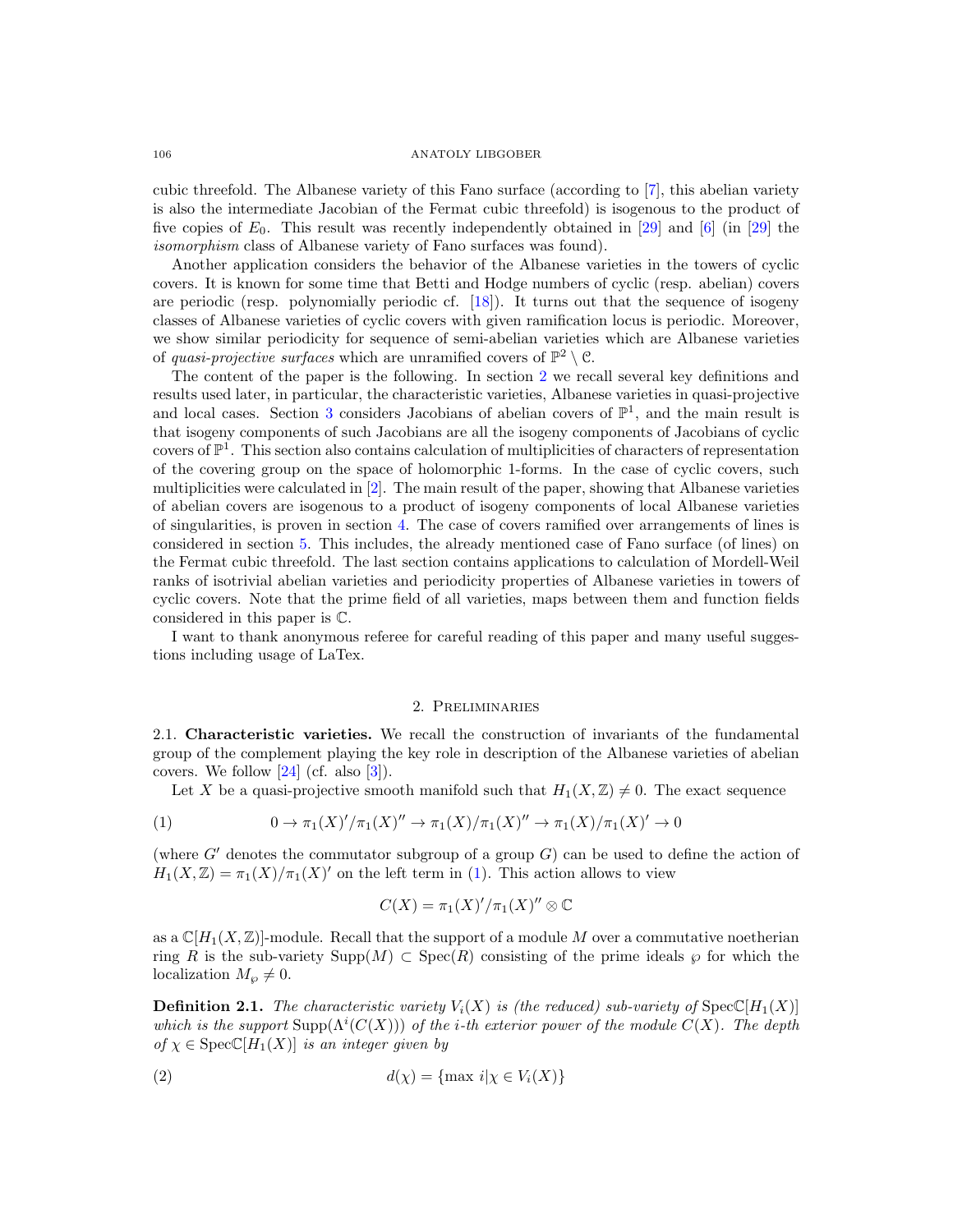Using the canonical identification of  $Spec([H_1(X,\mathbb{Z})])$  and the torus of characters  $Char(\pi_1(X))$ one can interpret points of characteristic varieties as rank one local systems on X. This interpretation leads to the following alternative description of  $V_i(X)$  (cf. [\[19\]](#page-17-11), [\[24\]](#page-17-9)))

(3) 
$$
V_i(X) \setminus 1 = \{ \chi \in \text{Char}(\pi_1(X)) |, \chi \neq 1, \dim H^1(X, \chi) \geq i \}
$$

It follows from [\[1\]](#page-17-12) that if a smooth projective closure  $\bar{X}$  of X satisfies<sup>[1](#page-2-1)</sup>  $H_1(\bar{X}, \mathbb{Q}) = 0$  then each  $V_i(X)$  is a finite union of translated subgroups of the affine torus Char $(\pi_1(X))$  i.e., a finite union of subset of the form  $\psi \cdot H$  where H is a subgroup of Char $(\pi_1(X))$  and  $\psi$  is a character of  $\pi_1(X)$ . Moreover, such a character  $\psi$  can be chosen to have a finite order (cf. [\[25\]](#page-17-13)). It also follows from  $[1]$  that each irreducible component  $\mathcal V$  of characteristic variety having a dimension greater than one determines a holomorphic map:  $\nu : X \to P$  where P is a hyperbolic curve (i.e., a curve with negative euler characteristic).

In the case when  $X = \mathbb{P}^2 \setminus \mathcal{C}$ , where  $\mathcal{C}$  is a plane curve with arbitrary singularities, P is biholomorphic to  $\mathbb{P}^1 \setminus D$  where D is a finite set.

Returning to the case when  $X$  is smooth quasi-projective, a component corresponding to a map  $\nu : X \to P$  consists of the characters  $\nu^*(\chi)$  where  $\chi \in \text{Char}(\pi_1(P))$ ; here, for a map  $\phi: X \to Y$  between topological spaces  $X, Y$ , we denote by  $\phi^*$  the induced map

$$
Char(H_1(Y, \mathbb{Z})) = H^1(Y, \mathbb{C}^*) \to H^1(X, \mathbb{C}^*) = Char(H_1(X, \mathbb{Z})).
$$

The map  $\nu$  also induces homomorphisms

$$
h^i(\nu^*): H^i(P, \chi) \to H^i(X, \nu^*(\chi))
$$

and

$$
h_i(\nu^*): H_i(P, \chi) \to H_i(X, \nu^*(\chi)).
$$

The maps  $h^1(\nu^*)$  and  $h_1(\nu^*)$  are isomorphisms for all but finitely many  $\chi \in \text{Char}(\pi_1(P))$  (cf.[\[1,](#page-17-12) Proof of Prop.1.7]).

At the intersection of components the depth of characters is bigger then the depth of generic character in either of the components i.e., the depth is jumping. More precisely, if

$$
\chi \in V_k(X) \cap V_l(X)
$$

where both  $V_k(X)$  and  $V_l(X)$  have positive dimensions, then the depth of x is at least  $k+l$  (cf. [\[4\]](#page-17-14)). More precisely we shall use the following assumption on the characteristic variety at the points belonging to several components. In particular it includes an inequality on depth in the the opposite direction:

<span id="page-2-0"></span>**Condition 2.2.** (1) Let  $\chi \in \mathcal{V}_1 \cap ... \cap \mathcal{V}_s$  and  $\chi = \nu_i^*(\chi_i)$  for  $\chi_i \in \text{Char}(P_i)$  where  $\nu_i : X \to P_i$ is the map corresponding to the component  $\mathcal{V}_i$ . Then:

(4) 
$$
\bigoplus_i h_1(\nu_i) : H_1(X, \chi) \to \bigoplus H_1(P_i, \chi_i)
$$

is injective. In particular, the depth of each character  $\chi$  in the intersection of several positive dimensional irreducible components  $\mathcal{V}_1, ..., \mathcal{V}_s$  of the characteristic variety does not exceed the sum of the depths of the generic character in each component  $\mathcal{V}_i$ .

(2) If  $\chi \in \mathcal{V}_i$  but  $\chi \notin \mathcal{V}_i \cap \mathcal{V}_j, j \neq i$  then  $h_1(\nu_i) : H_1(X, \chi) \to H_1(P_i, \chi_i)$  is an isomorphism.

This condition is satisfied in the examples considered in section [5.](#page-12-0)

<span id="page-2-1"></span><sup>&</sup>lt;sup>1</sup>this condition is independent of a choice of smooth compactification  $\bar{X}$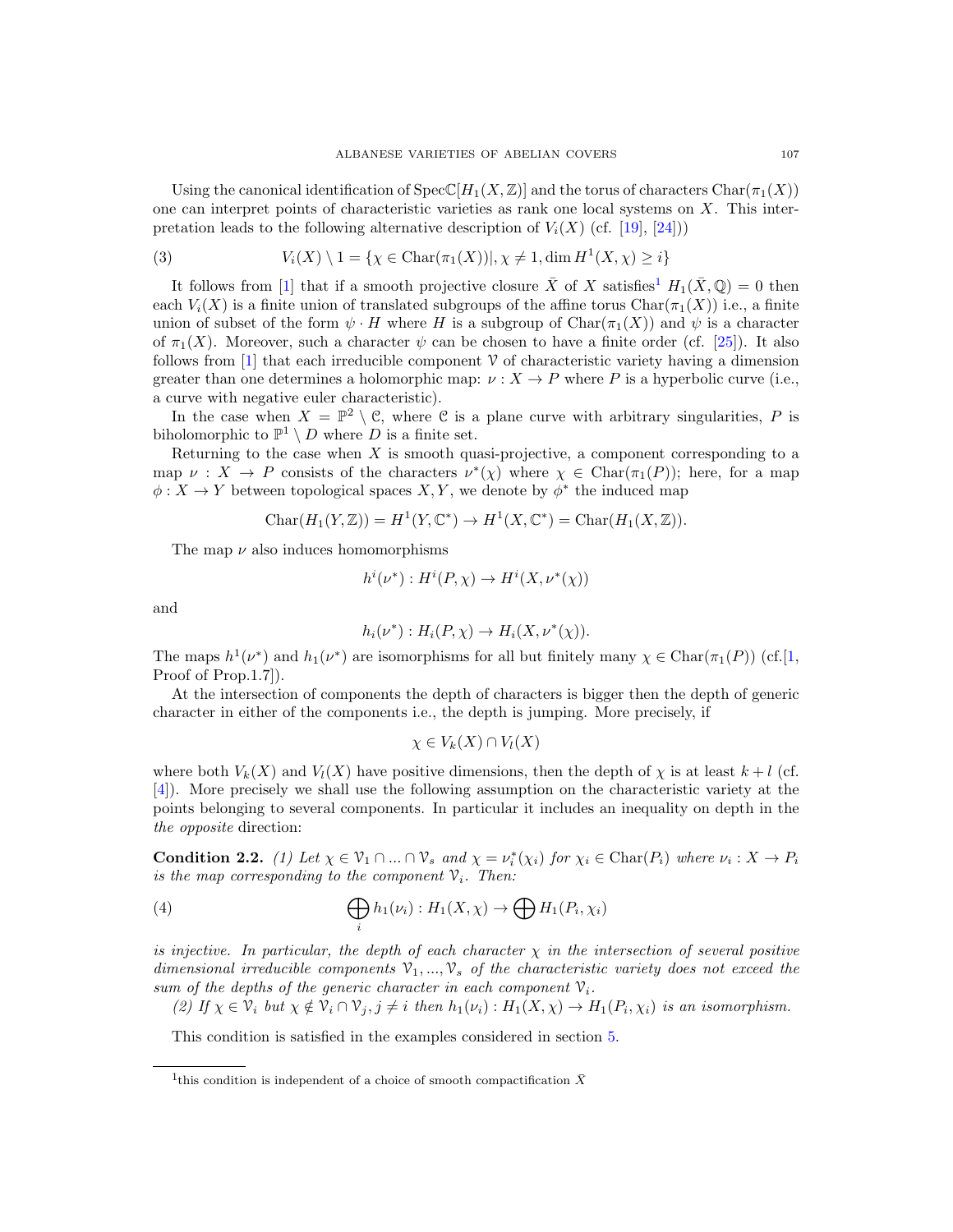2.2. Abelian covers. Given a surjection  $\pi_{\Gamma} : \pi_1(X) \to \Gamma$  onto a finite group, there are a unique quasi-projective manifold  $\tilde{X}_{\Gamma}$  and a map  $\tilde{\pi}_{\Gamma}: \tilde{X}_{\Gamma} \to X$  which is an unramified cover with covering group Γ. The variety  $\widetilde{X}_{\Gamma}$  is characterized by the property that Γ acts freely on  $\widetilde{X}_{\Gamma}$  and  $\widetilde{X}_{\Gamma}/\Gamma = X$ . Let  $\bar{X}_{\Gamma}$  denote a smooth model of a compactification of  $\widetilde{X}_{\Gamma}$  such that  $\widetilde{\pi}_{\Gamma}$  extends to a regular map  $\bar{\pi}_{\Gamma}: \bar{X}_{\Gamma} \to \bar{X}$  ( $\bar{X}$  as above). The fundamental group  $X_{\Gamma}$ , being birational invariant, depends only on X and  $\pi_{\Gamma}$ .

Let  $\mathcal{C} = \bar{X} \setminus X$  be the "divisor at infinity" and let  $\bar{\mathcal{C}} \subset \mathcal{C}$  be a divisor on  $\bar{X}$  whose irreducible components are components of C. If  $\chi \in \text{Char}(\pi_1(X))$  is trivial on the components of C not in C then  $\chi$  is the pullback of a character of  $\pi_1(\bar{X} \setminus \tilde{C})$  via the inclusion  $X \to \bar{X} \setminus \tilde{C}$ . We shall denote the corresponding character of  $\pi_1(\bar{X} \setminus \mathcal{C})$  as  $\chi$  as well but (since the depth of  $\chi$  depends on the underlying space) corresponding depths will be denoted  $d(\chi, \mathcal{C})$  and  $d(\chi, \mathcal{C})$  respectively.

The homology groups of unramified and ramified covers can be found in terms of characteristic varieties as follows (cf. [\[24\]](#page-17-9)).

<span id="page-3-0"></span>**Theorem 2.3.** 1.(cf.  $[24]$ ) With above notations:

(5) 
$$
\text{rk} H_1(\widetilde{X}_{\Gamma}, \mathbb{Q}) = \sum_{\chi \in Char \Gamma} d(\pi_{\Gamma}^*(\chi), \mathbb{C})
$$

2.(cf. [\[30\]](#page-18-1)) Let  $I(\chi)$  be the collection of components of C such that  $\chi(\gamma_{C_i}) \neq 1$  ( $\gamma_{C_i}$  is a meridian of the component  $C_i$ ) and let  $\mathfrak{C}_{\chi} = \bigcup_{i \in I(\chi)} C_i$ . Then

(6) 
$$
\text{rk} H_1(\bar{X}_{\Gamma}, \mathbb{Q}) = \sum_{\chi \in Char\Gamma} d(\pi_{\Gamma}^*(\chi), \mathcal{C}_{\pi_{\Gamma}^*(\chi)})
$$

<span id="page-3-3"></span>The following special case of Theorem [2.3](#page-3-0) will be used in section [3.](#page-5-0)

### Corollary 2.4. Let

$$
\pi_{\Gamma(a_{i_1},...,a_{i_l})}:\pi_1(\mathbb{P}^1\setminus\{a_{i_1},...,a_{i_l}\})\to H_1(\mathbb{P}^1\setminus\{a_{i_1},...,a_{i_l}\},\mathbb{Z}/n\mathbb{Z}), 0\leq i_1,...i_l,\leq k
$$

be the composition of Hurewicz map with the reduction modulo n and let  $X_n(a_{i_1},...a_{i_l})$  be the cor-responding ramified abelian cover<sup>[2](#page-3-1)</sup> of  $\mathbb{P}^1$  with the covering group  $\Gamma = H_1(\mathbb{P}^1 \setminus \{a_{i_1},...,a_{i_l}\}, \mathbb{Z}/n\mathbb{Z})$ . Then

$$
(7) \qquad H^1(X_n(a_0, ..., a_k), \mathbb{C})_\chi = \bigoplus H^1(X_n(a_{i_1}, ..., a_{i_l}, \mathbb{C})_{\chi^r(a_{i_1}, ..., a_l)} \quad 3 \le l \le k, 0 \le i_j \le k
$$

where the summation is over the characters  $\chi^r(a_{i_1,\ldots,i_l})$  which are restricted in the sense that they do not take value 1 on a cycle which is the boundary of a small disk about any point  $a_{i_1},...,a_{i_l}$ .

<span id="page-3-2"></span>2.3. Albanese varieties of quasi-projective manifolds. Let  $X$  be a smooth quasi-projective manifold and let  $\bar{X}$  be a smooth compactification of X. Denote  $\bar{X} \setminus X$  by C and assume in this section that  $\mathfrak C$  is a divisor with normal crossings. One associates to X a semi-abelian variety i.e., an extension:

$$
(8) \t\t 0 \to T \to Alb(X) \to A \to 0
$$

where T is a torus and A is an abelian variety (the abelian part of  $Alb(X)$ ) called the Albanese variety of X. Such a semi-abelian variety can be obtained as

$$
H^0(\bar{X}, \Omega^1(\log(\mathcal{C}))^*/H_1(X,\mathbb{Z})
$$

<span id="page-3-1"></span><sup>&</sup>lt;sup>2</sup>note that this is the universal cover for the covers having an abelian *n*-group as the covering group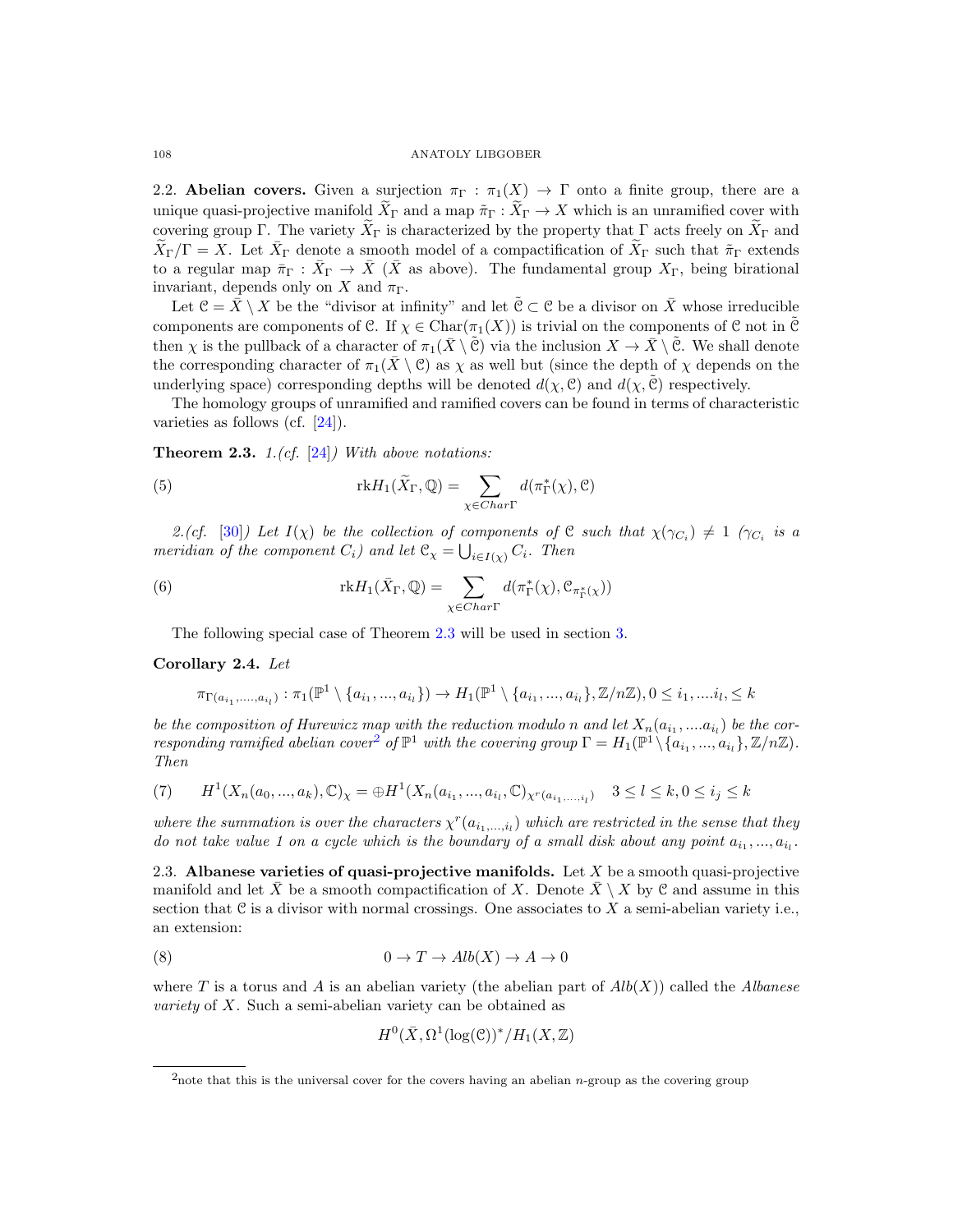where embedding  $H_1(X,\mathbb{Z}) \to H^0(\bar{X}, \Omega^1(\log(\mathbb{C}))^*$  is given by  $\gamma \in H_1(X,\mathbb{Z}) \to (\omega \to \int_{\gamma} \omega)$  (and polarization of abelian part is coming from the Hodge form on  $H_1(\bar{X}, \mathbb{Z})$  given by

$$
(\gamma_1,\gamma_2)=\int_{\bar X}\gamma_1^*\wedge\gamma_2^*\wedge h^{\dim X-1},
$$

where  $h \in H^2(\bar{X}, \mathbb{Z})$  is the class of hyperplane section).

One can also view  $AlbX$  as the semi-abelian part of the 1-motif associated to the (level one) mixed Hodge structure on  $H_1(X,\mathbb{Z})$  (cf. [\[10\]](#page-17-15), section 10.1). The abelian part of  $Alb(X)$  is the Albanese variety of a smooth projective compactification of X. It clearly is independent of a choice of the latter.

In this paper we shall consider Albanese varieties of abelian covers of quasi-projective surfaces but note that the Albanese variety of an abelian covers of quasi-projective manifold of any dimension can be obtained as the Albanese variety of the corresponding abelian cover of a surface due to the following Lefschetz type result:

**Proposition 2.5.** Let X be a quasi-projective manifold and  $H \cap X$  a generic 2-dimension section by a linear space H. Then  $\pi_1(X) = \pi_1(X \cap H)$ .

Let  $\Gamma$  be a finite quotient of these groups. Then the unramified  $\Gamma$ -covers  $\tilde{X}_{\Gamma}$  and  $(\widetilde{X \cap H})_{\Gamma}$ , corresponding to surjections of  $\pi_1(X)$  and  $\pi_1(X \cap H)$  onto Γ, have Albanese varieties which are isomorphic as semi-abelian varieties.

2.4. Local Albanese varieties of plane curve singularities. For details of the material of this section we refer to [\[26\]](#page-17-1). Let  $f(x, y)$  be an analytic germ of a reduced isolated curve singularity in  $\mathbb{C}^2$ . One associates with it the Milnor fiber  $M_f = B \cap f^{-1}(t)$  where B is a small ball in  $\mathbb{C}^2$  centered at the singular point. The latter supports canonical level one limit Mixed Hodge structure on  $H^1(M_f, \mathbb{Z})$  (cf. [\[31\]](#page-18-2)). Again one can apply Deligne's construction [\[10,](#page-17-15) 10.3.1] which leads to the following.

Definition 2.6. The local Albanese variety of a germ f is the abelian part of the 1-motif of the limit Mixed Hodge structure on  $H^1(M_f, \mathbb{Z})$ . Equivalently, this is quotient of

<span id="page-4-1"></span> $F^0Gr_{-1}^WH_1(M_f\mathbb{C})/ImH_1(M_f,\mathbb{Z}),$ 

where  $F$  and  $W$  are respectively the Hodge and weight filtrations. The canonical polarization is coming from the form induced by the intersection form of  $H_1(M_f, \mathbb{Z})$  on  $Gr_{-1}^WH_1(M_f, \mathbb{Z})$ .

The local Albanese has a description in terms of the Mixed Hodge structure on the cohomology of the link of the surface singularity associated to f.

**Proposition 2.7.** (cf. [\[26\]](#page-17-1), Prop.3.1) Let  $f(x, y)$  be a germ of a plane curve with Milnor fiber  $M_f$  and <sup>[3](#page-4-0)</sup> for which the semi-simple part of monodromy has order N. Let  $L_{f,N}$  the the link of the corresponding surface singularity

$$
(9) \t\t\t z^N = f(x, y)
$$

Then there is the isomorphism of the mixed Hodge structures:

(10) 
$$
Gr_3^W H^2(L_{f,N})(1) = Gr_1^W H^1(M_f)
$$

where the mixed Hodge structure on the left is the Tate twist of the mixed Hodge structure constructed in [\[13\]](#page-17-16) and the one on the right is the mixed Hodge structure on vanishing cohomology constructed in [\[31\]](#page-18-2).

<span id="page-4-0"></span><sup>&</sup>lt;sup>3</sup>this assumption is a somewhat weaker than the one in [\[26\]](#page-17-1) but the argument works in this case with no change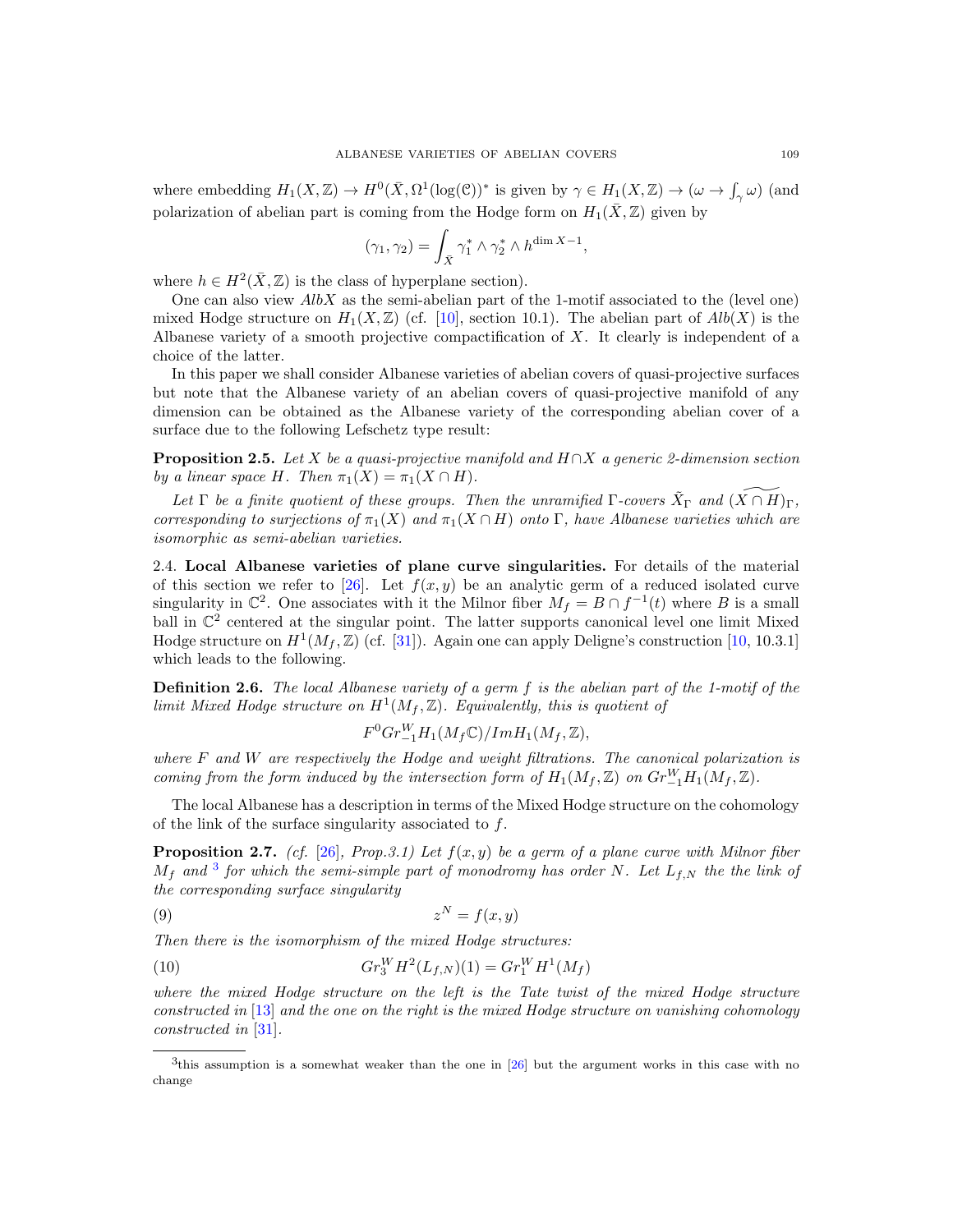Below we shall use Albanese varieties for non reduced germs and those can be define using the abelian part of the 1-motif of mixed Hodge structure  $Gr_{3}^{W}H^{2}(L_{f,N})(1)$ .

Recall finally that the local Albanese can be described in terms of a resolution of the singularity  $(9).$  $(9).$ 

<span id="page-5-4"></span>**Theorem 2.8.** (cf. [\[26\]](#page-17-1) Theorem 3.11) Let  $f(x, y) = 0$  be a singularity let N be the order of the semi-simple part of its monodromy operator. The local Albanese variety of germ  $f(x, y) = 0$ is isogenous to the product of the Jacobians of the exceptional curves of positive genus for a resolution of the singularity [\(9\)](#page-4-1).

<span id="page-5-8"></span>Example 2.9. Consider the non-reduced singularity

<span id="page-5-1"></span>(11) 
$$
f(x,y) = x^{a_1}(x-y)^{a_2}y^{a_3} \quad a_1 + a_2 + a_3 = n
$$

having the ordinary triple point as the corresponding reduced germ. In this case, the local Albanese variety is isogeneous to the Jacobian of plane curve whose affine portion is given by

(12) 
$$
v^n = u^{a_1}(u-1)^{a_2}
$$

Indeed, resolution of [\(11\)](#page-5-1) can be achieved by a single blow up. The multiplicity of the exceptional curve is equal to n. It follows from A'Campo's formula that the characteristic polynomial of the monodromy is  $(t^{n} - 1)(t - 1)$  and that the order of the monodromy operator acting on  $Gr_1^WH^1(M_f)$  is equal to n. A resolution of n-fold cyclic cover of the surface singularity

(13) 
$$
z^n = x^{a_1}(x - y)^{a_2}y^{a_3}
$$

can be obtained by resolving cyclic quotient singularities of the normalization of the pullback of this covering to the blow up of  $\mathbb{C}^2$  resolving  $f_{red}(x, y) = 0$  (here  $f_{red}$  is corresponding reduced polynomial). This pull-back has as an open subset the surface given in  $\mathbb{C}^3$  by the equation:

<span id="page-5-3"></span><span id="page-5-2"></span>
$$
w^n = u^n v^{a_1} (v - 1)^{a_2}.
$$

Such resolution of surface [\(13\)](#page-5-2) has only one exceptional curve of positive genus and this exceptional curve is the *n*-fold cyclic cover of  $\mathbb{P}^1$  ramified at 3 points. The monodromies of this *n*-cover around ramification points are multiplications by  $exp(\frac{2\pi\sqrt{-1}a_i}{n}), i = 1, 2, 3$ . This allows to identify the exceptional curve with curve [\(12\)](#page-5-3). It follows from the Theorem [2.8](#page-5-4) that the local Albanese variety of singularity [\(11\)](#page-5-1), as was claimed, is isogenous to the Jacobian of curve [\(12\)](#page-5-3).

### <span id="page-5-6"></span><span id="page-5-5"></span>3. Jacobians of abelian covers of a line

<span id="page-5-0"></span>The following will be used in the proof of the theorem [4.1.](#page-9-1)

<span id="page-5-7"></span>**Theorem 3.1.** Let  $X_n$  be the abelian cover of  $\mathbb{P}^1$  ramified at  $\mathcal{A} = \{a_0, a_1, ... a_k\} \subset \mathbb{P}^1$  corresponding to the surjection  $\pi_1(\mathbb{P}^1 \setminus \mathcal{A}) \to H_1(\mathbb{P}^1 \setminus \mathcal{A}, \mathbb{Z}_n)$ . Let  $A_i \in \mathbb{N}, i = 0, ..., k$  be a collection of integers such that

(14) 
$$
\sum_{i=0}^{i=k} A_i = 0 \ (mod \ n), 1 \le A_i < n \ \ \gcd(n, A_0, \dots, A_k) = 1
$$

Denote by  $X_{n|A_0,...,A_k}$  a smooth model of the cyclic cover of  $\mathbb{P}^1$  which affine portion is given by

(15) 
$$
y^{n} = (x - a_{0})^{A_{0}} \cdot \ldots \cdot (x - a_{k})^{A_{k}}
$$

(by  $(14)$  this model is irreducible). Then the Jacobian of  $X_n$  is isogenous to the product of the isogeny components of the Jacobians of the curves  $X_{n|A_0,...A_k}$ .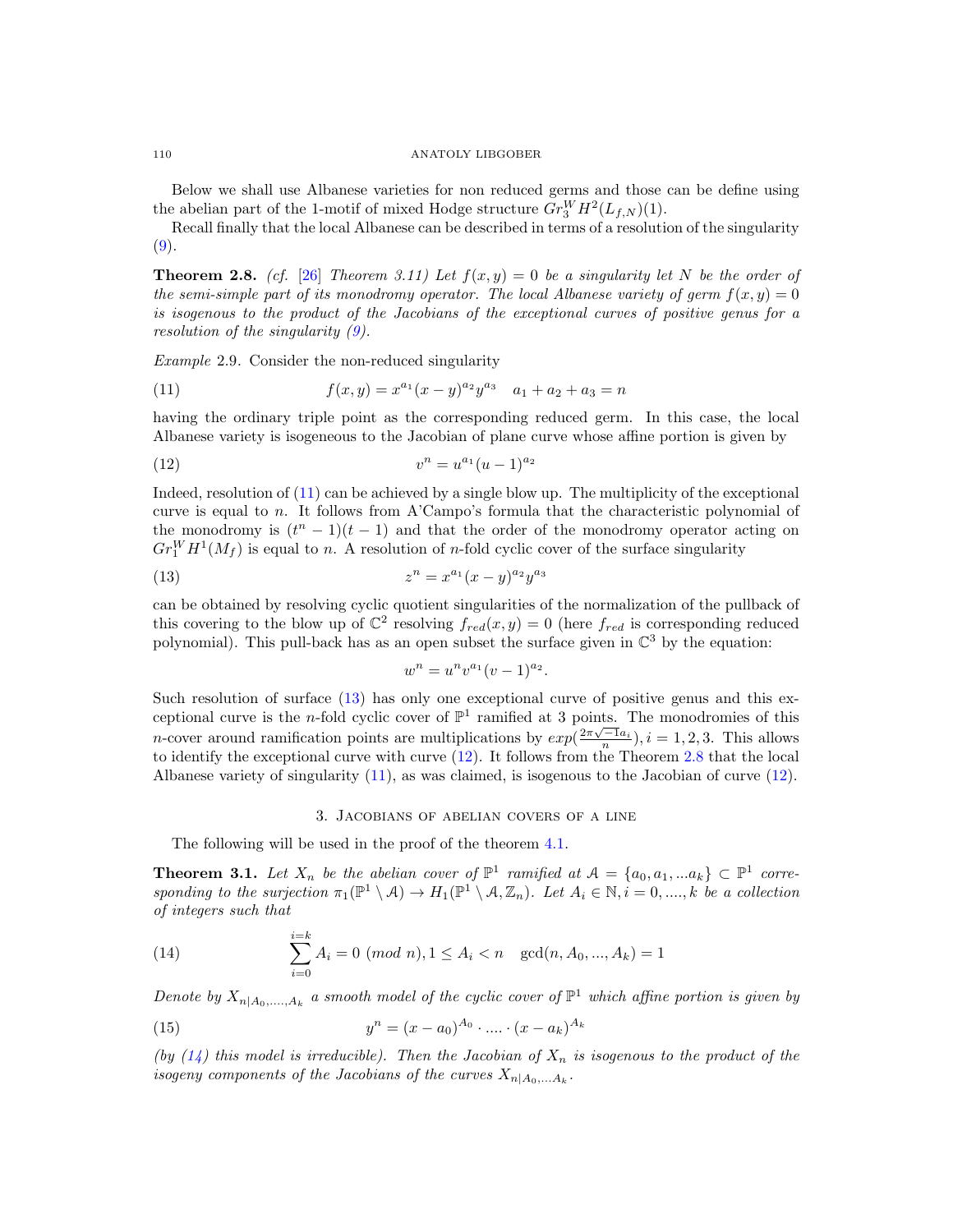<span id="page-6-4"></span>Remark 3.2. If  $k = 2$  then the curve  $X_n$  is biholomorphic to Fermat curve  $x^n + y^n = z^n$  in  $\mathbb{P}^2$ , since as affine model of the abelian cover one can take the curve in  $\mathbb{C}^3$  given by  $x^n = u$ ,  $y^n = 1-u$ , and the above theorem follows from the calculations in [\[15\]](#page-17-2) containing explicit formulas for simple isogeny components of the Fermat curves.

<span id="page-6-3"></span>**Corollary 3.3.** Let  $X_{\Gamma}$  be a covering of  $\mathbb{P}^1$  with abelian Galois group  $\Gamma$  ramified at  $a_0, ..., a_k \in \mathbb{P}^1$ . Then there exist a collection of curves, each being a cyclic covers [\(15\)](#page-5-6) of  $\mathbb{P}^1$ , such that the Jacobian of  $X_{\Gamma}$  is isogenous to a product of isogeny components of Jacobians of the curves in this collection.

Proof. Let  $\pi_{\Gamma}: H_1(\mathbb{P}^1 \setminus \bigcup_{i=0}^{i=k} a_i, \mathbb{Z}) \to \Gamma$  be the surjection corresponding to the covering  $X_{\Gamma}$ ,  $\delta_i \in H_1(\mathbb{P}^1 \setminus \bigcup_{i=0}^{i=k} a_i, \mathbb{Z}), i = 0, ..., k$  be the boundary of a small disk about  $a_i, i = 0, ..., k$  and let  $n_i$  be the order of the element  $\pi_{\Gamma}(\delta_i) \in \Gamma$ . Then for  $n = lcm(n_0, ..., n_k)$  one has a surjection  $H_1(\mathbb{P}^1 \setminus \bigcup_{i=0}^{i=k} a_i, \mathbb{Z}/n\mathbb{Z}) \to \Gamma$  and hence a dominant map  $X_n \to X_{\Gamma}$ . In particular the Jacobian of  $X_{\Gamma}$  is a quotient of the Jacobian of  $X_n$  and the claim follows.

*Proof of the theorem [3.1.](#page-5-7)* We shall assume below that one of ramification points, say  $a_0$ , is the point of  $\mathbb{P}^1$  at infinity.

A projective model of  $X_n$  can be obtained as the projective closure in  $\mathbb{P}^{k+1}$  (which homogeneous coordinates we shall denote  $x, z_1, ..., z_k, w$  of the complete intersection in  $\mathbb{C}^{k+1}$  given by the equations:

<span id="page-6-2"></span>(16) 
$$
z_1^n = x - a_1, \dots, z_k^n = x - a_k
$$

The Galois covering  $X_n \to \mathbb{P}^1$  is given by the restriction on this complete intersection of the projection of  $\mathbb{P}^{k+1}$  from the subspace  $x = w = 0$ .

For any  $(A_0, A_1, ..., A_k)$  as above, consider the map

(17) 
$$
\Phi_{n|,A_0,...,A_k}: X_n \to X_{n|A_0,A_1,...A_k}
$$

which in the chart  $w \neq 0$  is the restriction on  $X_n$  of the map  $\mathbb{C}^{k+1} \to \mathbb{C}^2$  given by:

(18) 
$$
\Phi_{A_1,...,A_k} : (z_1,...,z_k,x) \to (y,x) = (z_1^{A_1}....z_k^{A_k},x)
$$

The map  $\Phi_{n_1, A_0, ..., A_k}$  is the map of the covering spaces of  $\mathbb{P}^1$  corresponding to the surjection of the Galois groups

$$
H_1(\mathbb{P}^1 \setminus \bigcup_{i=0}^{i=k} a_i, \mathbb{Z}/n\mathbb{Z}) \to \mathbb{Z}/n\mathbb{Z}
$$

which is given by

(19) 
$$
(i_0, i_1, ..., i_k) \rightarrow \sum_j i_j A_j \mod n
$$

<span id="page-6-0"></span>The maps  $\Phi_{n|A_0,\ldots,A_k}$  induce the maps of Jacobians:

(20) 
$$
\bigoplus_{A_0,...,A_k,0\le A_i
$$

We claim that the kernel of a map  $(20)$  is finite. This clearly implies the Theorem [3.1.](#page-5-7) Finiteness for the kernel of morphism [\(20\)](#page-6-0) will follow from surjectivity of the map of cotangent spaces at respective identities of Jacobians [\(20\)](#page-6-0):

<span id="page-6-1"></span>(21) 
$$
\bigoplus_{A_0,...,A_k} H^{1,0}(X_{n|A_0,...,A_k}, \mathbb{C}) \to H^{1,0}(X_n, \mathbb{C})
$$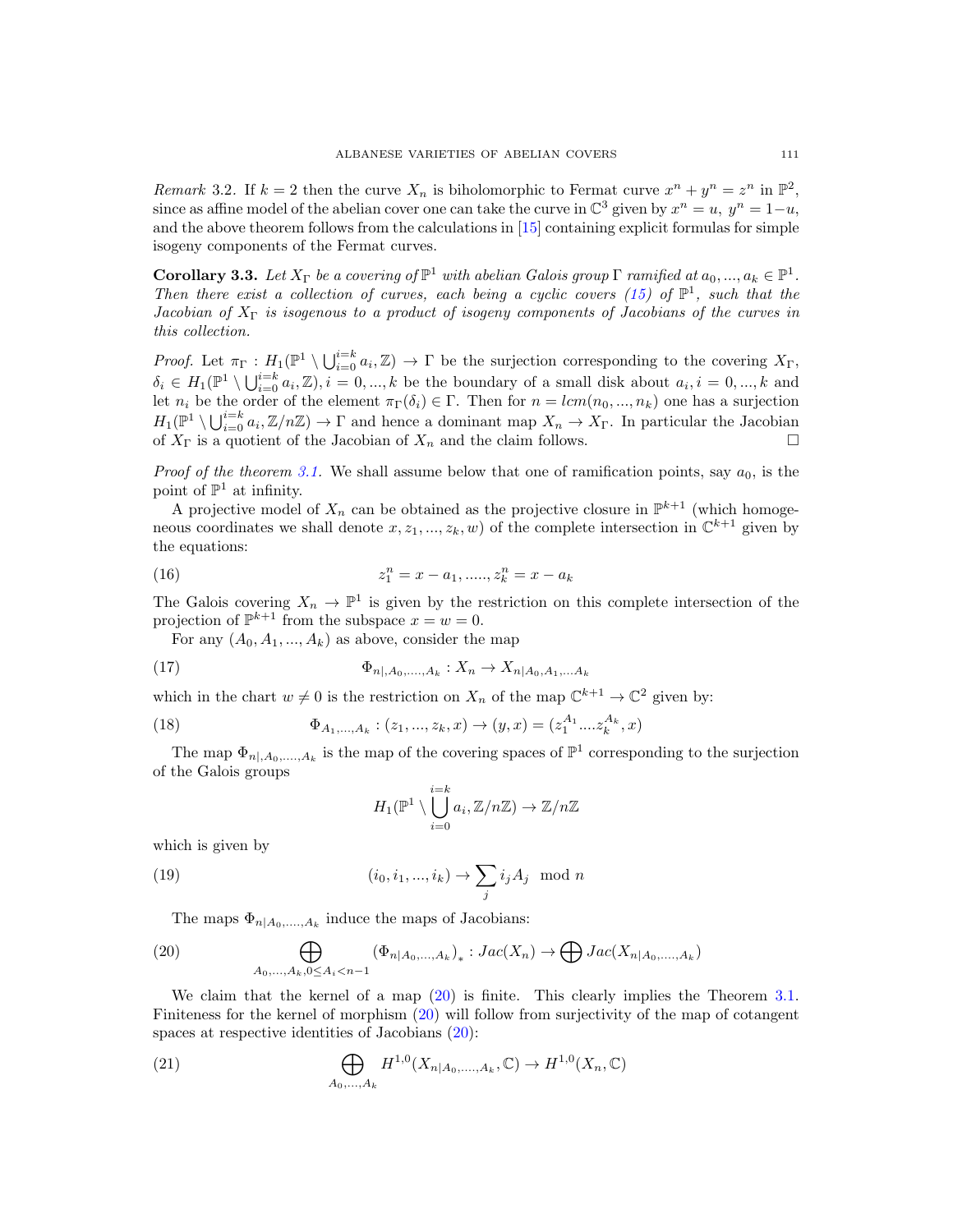For each  $\chi \in \text{Char} \mathbb{Z}/n\mathbb{Z}$  let  $m_{\chi}^{1,0}(n|A_0, ..., A_k)$  (resp.  $m_{\chi}^{0,1}(n|A_0, ..., A_k)$ ) denotes the dimension of isotypical summand of  $H^{1,0}(X_{n|A_0,\ldots,A_k},\mathbb{C})$ 

(resp.  $H^{0,1}(X_{n|A_0,\ldots,A_k},\mathbb{C})$ ) on which  $\mathbb{Z}/n\mathbb{Z}$  acts via the character  $\chi$ . Similarly  $m_{\Phi_{n|A_0,\ldots,A_k}^{*}(\chi)}^{1,0}(n)$ (resp.  $m_{\Phi_{n|A_0,...,A_k}^{\delta,1}(\chi)}^{0,1}(n)$ ) will denote the dimension of the eigenspace of the pull-back

$$
\Phi^*_{n|A_0,\ldots,A_k}(\chi) \in \mathrm{Char}\big(H_1(\mathbb{P}^1\setminus A,\mathbb{Z}/n\mathbb{Z})\big)
$$

for the action of the covering group of  $X_n \to \mathbb{P}^1$  on  $H^{1,0}(X_n)$  (resp.  $H^{0,1}(X_n)$ ).

It follows from Theorem [2.3](#page-3-0) (2), that the depth of  $\chi$  considered as a character of  $H_1(\mathbb{P}^1 \setminus \mathcal{A}, \mathbb{Z})$ can be written as:

(22) 
$$
d(\chi) = m_{\chi}^{0,1}(n|A_0, ..., A_k) + m_{\chi}^{1,0}(n|A_0, ..., A_k) =
$$

$$
m_{\Phi_{n|A_0,...,A_k}^{\dagger}}^{0,1}(\chi)(n) + m_{\Phi_{n|A_0,...,A_k}^{\dagger}}^{1,0}(\chi)(n)
$$

Moreover, one has inequalities:

(23) 
$$
m_{\chi}^{0,1}(n|A_0, ..., A_k) \le m_{\Phi_{n|A_0,...,A_k}^*(\chi)}^{0,1}(n)
$$

$$
m_{\chi}^{1,0}(n|A_0, ..., A_k) \le m_{\Phi_{n|A_0,...,A_k}^*(\chi)}^{1,0}(n)
$$

Hence, in fact,

<span id="page-7-0"></span>(24) 
$$
m_{\chi}^{0,1}(n|A_0, ..., A_k) = m_{\Phi_{n|A_0, ..., A_k}^{*}(\chi)}^{0,1}(n)
$$

$$
m_{\chi}^{1,0}(n|A_0, ..., A_k) = m_{\Phi_{n|A_0, ..., A_k}^{1,0}(\chi)}^{0,1}(n)
$$

Now let us fix  $\chi \in \text{Char}(H_1(\mathbb{P}^1 \setminus A, \mathbb{Z}/n\mathbb{Z}))$ , i.e., a character of the Galois group of the cover  $X_n \to \mathbb{P}^1$ , such that its value on the cycle  $\delta_i \in H_1(\mathbb{P}^1 \setminus A, \mathbb{Z}/n\mathbb{Z})$  corresponding to  $a_i \in \mathbb{P}^1, i = 0, ..., m$  satisfies:

<span id="page-7-1"></span>(25) 
$$
\chi(\delta_i) = exp\left(\frac{2\pi\sqrt{-1}j_i}{n}\right) \neq 1, (1 \leq j_i < n)
$$

and let  $J = gcd(j_0, ..., j_k)$ . The collection of integers  $A_i = \frac{j_i}{J}$  satisfies condition [\(14\)](#page-5-5). Denote by  $\Gamma_0$  the cyclic group  $\chi(H_1(\mathbb{P}^1 \setminus A,\mathbb{Z})) \subset \mathbb{C}^*$ . Then  $\chi$  can be considered as a character  $\chi' \in \text{Char}(\Gamma_0)$  and then  $\chi = \pi^*(\chi')$  where  $\pi$  is projection of the abelian cover with covering group Γ onto the cyclic cover with the covering group Γ<sub>0</sub>. It follows from [\(24\)](#page-7-0) that any isotypical component in  $H^{1,0}(X_n,\mathbb{C})_\chi$  is the image of the isotypical component of a cyclic covers and hence the map  $(21)$  is surjective which concludes the proof.

We shall finish this section with an explicit formula for  $dim H^0(X_n, \Omega^1_{X_n})_\chi$  i.e., the multiplicity of the isotypical component of the covering group of abelian cover acting on the space of holomorphic 1-forms.

<span id="page-7-2"></span>**Proposition 3.4.** Let the values of a character  $\chi \in \text{Char}H_1(\mathbb{P}^1 \setminus A, \mathbb{Z}/n\mathbb{Z})$ ,  $\chi \neq 1$ , be given as in [\(25\)](#page-7-1). Assume that  $J = gcd(j_0, ... j_k) = 1$  and let  $M = \sum_i (n - j_i)$ . Then

<span id="page-7-3"></span>(26) 
$$
\dim H^{1,0}(X_n)_{\chi} = \left[\frac{M}{n}\right]
$$

Remark 3.5. If  $J \neq 1$  then Prop. [3.4](#page-7-2) yields an expression for the dimension of isotypical component corresponding to  $\chi \in \text{Char} H_1(\mathbb{P}^1 \setminus A, \mathbb{Z}/n\mathbb{Z})$  as well. Indeed, this dimension coincides with the dimension of isotypical component for  $\chi$  considered as the character of  $H_1(\mathbb{P}^1 \setminus A, \mathbb{Z}/(\frac{n}{J}\mathbb{Z}))$ .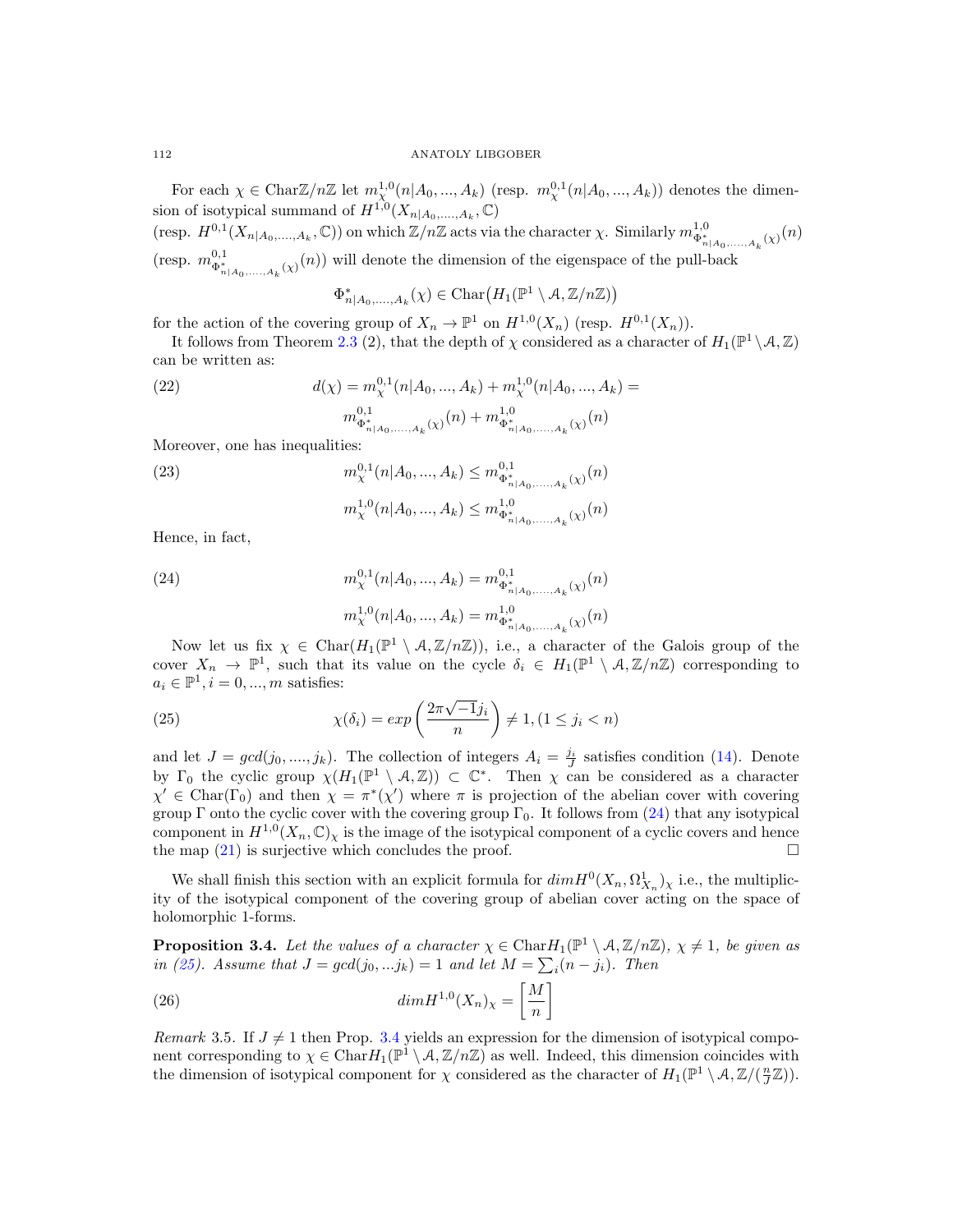*Proof of Prop.* [3.4.](#page-7-2) The equations of the projective closure of the complete intersection  $(16)$  are

<span id="page-8-0"></span>(27) 
$$
z_i^n = (x - a_i w) w^{n-1}, i = 1, ..., k
$$

The only singularity of [\(27\)](#page-8-0) occurs at  $w = 0, z_i = 0, x = 1$ . Near it (27) is a complete intersection locally given by  $z_i^n = w^{n-1}\gamma_i$  where  $\gamma_i$  is a unit. It has  $n^{k-1}$  branches (corresponding to the orbits of the action  $(z_1, ..., z_k) \rightarrow (\zeta z_1, ..., \zeta z_k), \zeta^n = 1$  each equivalent to  $z_i = t^{n-1}, w = t^n$ . Therefore [\(27\)](#page-8-0) is a ramified cover of  $\mathbb{P}^1$  with  $k+1$  branching points  $a_1, ..., a_k, \infty$  over which it has  $n^{k-1}$  preimages with ramification index n at each ramification point.

<span id="page-8-1"></span>The space  $H^0(\Omega^1_{X_n})$  (for a smooth model of [\(27\)](#page-8-0)) is generated by the residues of  $k+1$ -forms

(28) 
$$
\frac{z_1^{j_1-1} \dots z_k^{j_k-1} P(x, w) \Omega}{\Pi(z_i^n - (x - a_i w) w^{n-1})} (1 \le j_i) \text{ where } \sum_{1}^{k} (j_i - 1) + degP + k + 2 = nk
$$

(cf.  $[14,$  Theorem 2.9]). Here

$$
\Omega = \sum_{i} (-1)^{i-1} z_i dz_1 \wedge \dots \widehat{dz_i} \wedge dz_k \wedge dx \wedge dw + (-1)^{k+1} (x dz_1 \wedge \dots \wedge dz_k \wedge dw - w dz_1 \wedge \dots \wedge dz_k \wedge dx)
$$

In the chart  $x \neq 0$  such residue (of [\(28\)](#page-8-1)) is given by:

(29) 
$$
\frac{z_1^{j_1-1} \dots z_k^{j_k-1} P(w) dw}{(z_1 \dots z_k)^{n-1}}
$$

Using  $(27)$ , one can reduce powers of  $z<sub>i</sub>$  i.e., we can assume:

$$
(30) \t\t\t 1 \le j_i \le n-1
$$

and a basis of the eigenspace  $H^0(\Omega^1_{X_n})_\chi$ , with  $\chi$  as in [\(25\)](#page-7-1), can be obtained by selecting  $P(w) = w^s$  where s must satisfy:

<span id="page-8-2"></span>(31) 
$$
\sum_{1}^{k} (j_i - 1) + s + k + 2 \leq n k
$$

The adjunction condition assuring that the residue of [\(28\)](#page-8-1) will be regular on normalization of  $(27)$  is

<span id="page-8-3"></span>(32) 
$$
-\sum_{1}^{k} (n-j_i)(n-1) + sn + n - 1 \ge 0
$$

To count the number of solutions of [\(31\)](#page-8-2) and [\(32\)](#page-8-3) i.e.,  $dim H^0(\Omega^1_{X_n})_\chi$  with  $\chi$  given by [\(25\)](#page-7-1), let  $\bar{j}_i = n - j_i$ . Then  $1 \leq \bar{j}_i \leq n - 1$  and  $(31),(32)$  $(31),(32)$  have form  $\sum_{1}^{k} (n - 1 - \bar{j}_i) + s + k + 2 \leq kn$ ,  $-(\sum_{1}^{k} \bar{j}_{i})(n-1) + sn + n > 0$ . Hence:

<span id="page-8-4"></span>(33) 
$$
s+2 \leq \sum_{1}^{k} \bar{j}_i < \frac{(s+1)n}{n-1} = s+1+\frac{s+1}{n-1}
$$

Notice that from [\(31\)](#page-8-2) one has  $s \leq nk - k - 2$  i.e.,  $\frac{s+1}{n-1} \leq k - \frac{1}{n-1}$  and hence  $\sum_{i=1}^{k} \bar{j}_i \leq k + s$ . In particular possible values of  $\sum_{i=1}^{k} \bar{j}_i$  are  $s+2, ..., s+k$  and therefore for given  $\bar{j}_i$ , parameter s can take at most  $k-1$  values  $\sum \overline{j_i-2}, ..., \sum \overline{j_i-k}$ . In particular, multiplicities of the  $\chi$ -eigenspaces do not exceed  $k - 1$ .

Let  $\sum \bar{j}_i = M$ . Then from [\(33\)](#page-8-4) one has  $M - 1 - \frac{M}{n} < s \le M - 2$  and hence the number of possible values of s is

$$
M - 2 - \left[M - 1 - \frac{M}{n}\right] = -1 - \left[-\frac{M}{n}\right] = \left[\frac{M}{n}\right]
$$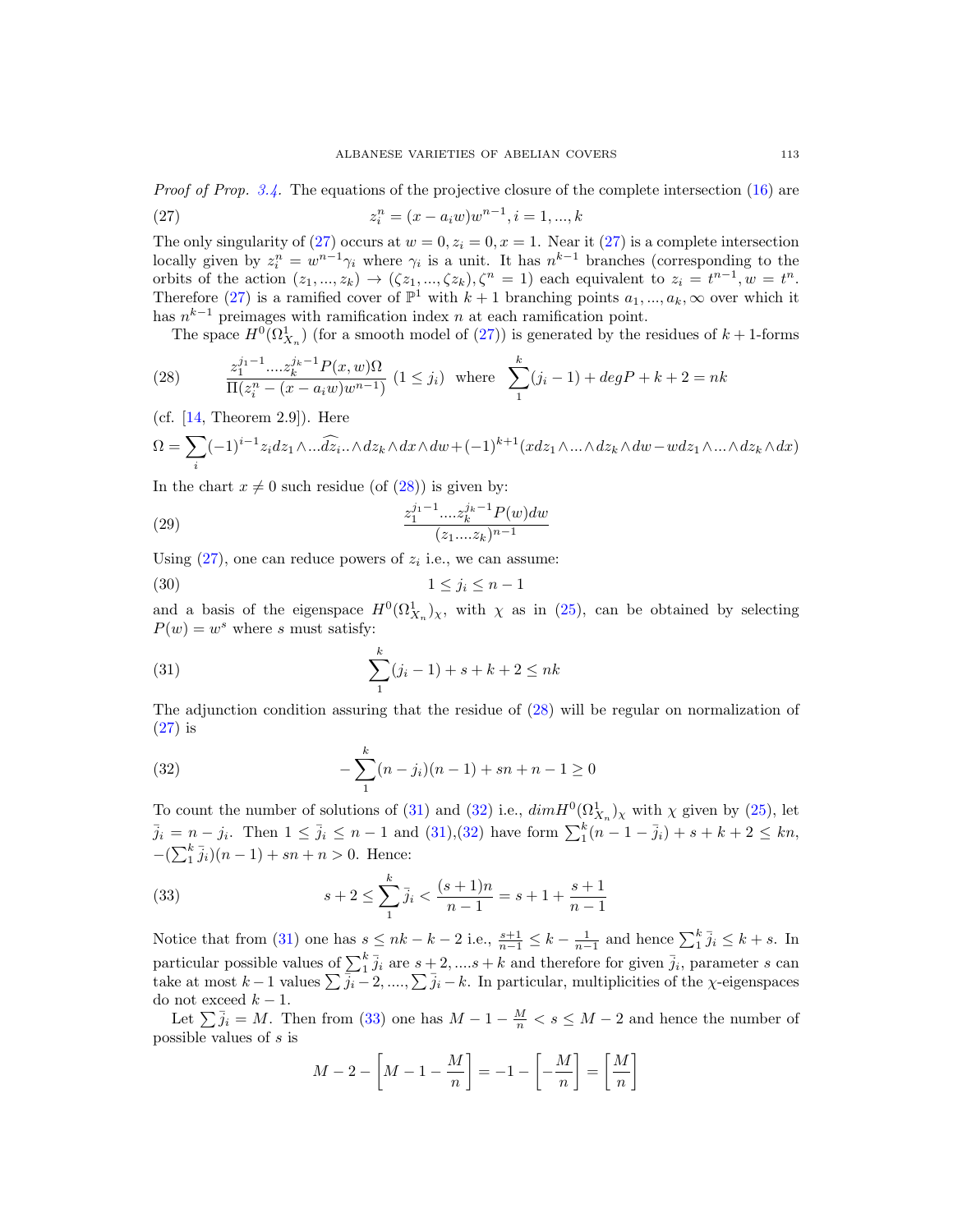as claimed in the Prop. [3.4.](#page-7-2)

Remark 3.6. One can deduce the theorem [3.1](#page-5-7) using Prop. [3.4](#page-7-2) and the following:

<span id="page-9-3"></span>Proposition 3.7. ([\[2\]](#page-17-8), Prop. 6.5). For  $x \in \mathbb{R}$  denote by  $\langle x \rangle = x - [x]$  the fractional part of x. Assume that  $gcd(i, n) = 1$  and n does not divide either of  $A_0, ..., A_k$ . Then for the curve [\(15\)](#page-5-6) the dimension of the eigenspace corresponding to the eigenvalue  $exp(\frac{2\pi\sqrt{-1}i}{n})$  of the automorphism of  $H^{1,0}(X_{n,A_0,\ldots,A_k},\mathbb{C})$  induced by the map  $(x,y) \to (x, yexp(-\frac{2\pi\sqrt{-1}}{n}))$  equals to

(34) 
$$
-\left\langle \frac{i\sum_{0}^{k}A_{s}}{n}\right\rangle +\sum_{0}^{k}\left\langle \frac{iA_{s}}{n}\right\rangle
$$

Indeed, the equality of multiplicities [\(24\)](#page-7-0) follows by comparison [\(26\)](#page-7-3) with [\(34\)](#page-9-2) since for  $i = 1$ [\(34\)](#page-9-2) yields  $-\frac{\sum A_s}{n} + \left\lceil \frac{\sum A_s}{n} \right\rceil + \sum \frac{A_s}{n} = \left\lceil \frac{\sum A_s}{n} \right\rceil$ 

Remark 3.8. Special case of Prop. [3.7](#page-9-3) appears also in [\[26\]](#page-17-1) (cf. lemma 6.1). The multiplicity of the latter corresponds to the case  $j = n - i$  in Prop. [3.7.](#page-9-3)

## <span id="page-9-2"></span>4. Decomposition theorem for abelian covers of plane

<span id="page-9-0"></span>The main result of this section relates the Albanese variety of ramified covers to the local Albanese varieties of ramification locus as follows.

<span id="page-9-1"></span>**Theorem 4.1.** Let  $C$  be a plane algebraic curve such that all irreducible components of its characteristic variety contain the identity of Char( $\pi_1(\mathbb{P}^2 \setminus \mathcal{C})$ ). Assume that the Condition [2.2](#page-2-0) is satisfied. Let  $\pi_{\Gamma} : \pi_1(\mathbb{P}^2 \setminus \mathcal{C}) \to \Gamma$  be a surjection onto a finite abelian group. Then the Albanese variety of the abelian cover  $\bar{X}_{\Gamma}$  ramified over C and associated with  $\pi_{\Gamma}$  is isogenous to a product of isogeny components of local Albanese varieties of possibly non-reduced germs having as reduced singularity a singularity of C.

Proof. To each component of positive dimension of the characteristic variety corresponds an isogeny component of Albanese variety of  $\bar{X}_{\Gamma}$  as follows.

Let Char<sub>j</sub> be an irreducible component of the characteristic variety  $V_1(\mathbb{P}^2 \setminus \mathcal{C})$  of  $\mathcal{C}$  (cf. [\(2.1\)](#page-1-2)) and let  $\phi_j : \mathbb{P}^2 \setminus \mathcal{C} \to \mathbb{P}^1 \setminus D_j$  be the corresponding holomorphic map where  $D_j$  is a finite subset of  $\mathbb{P}^1$ . The cardinality of  $D_j$  is equal to dim(Char<sub>j</sub>) + 1 and Char<sub>j</sub> =  $\phi_j^*$ (Char $(\pi_1(\mathbb{P}^1 \setminus D_j))$ ). Denote by  $\Gamma_j$  the push-out of  $\pi_{\Gamma}$ . The map  $\phi_j$  is dominant and yields the surjection

$$
(\phi_j)_*: \pi_1(\mathbb{P}^2 \setminus \mathcal{C}) \to \pi_1(\mathbb{P}^1 \setminus D_j)
$$

of the fundamental groups. With these notations we have the universal (for the groups filings the right left corner of) commutative diagram:

(35) 
$$
\begin{array}{ccc}\n\pi_1(\mathbb{P}^2 \setminus \mathcal{C}) & \to & \pi_1(\mathbb{P}^1 \setminus D_j) \\
\downarrow & & \downarrow \\
\Gamma & \to & \Gamma_j\n\end{array}
$$

A character of  $H_1(\mathbb{P}^2 \setminus \mathcal{C}, \mathbb{Z})$ , which is the image of a character of  $\Gamma$  for the map

<span id="page-9-4"></span>Char $\Gamma \to \text{Char} H_1(\mathbb{P}^2 \setminus \mathcal{C}, \mathbb{Z}),$ 

can be obtained as a pullback of a character of  $H_1(\mathbb{P}^1 \setminus D_j)$  if and only if it is a pullback of a character of  $\Gamma_j$  via maps in diagram [\(35\)](#page-9-4). Let  $\mathcal{D}_j \to \mathbb{P}^1$  the ramified cover with branching locus  $D_j$ , having  $\Gamma_j$  as its Galois group and let  $\Phi_j : Alb(\bar{X}_{\Gamma}) \to Jac(\mathcal{D}_j)$  be the corresponding Albanese map. The Jacobian  $Jac(\mathcal{D}_j)$  is an isogeny component of  $Alb(\tilde{X}_{\Gamma})$ . It depends only on  $Char_i$  and  $\Gamma$ .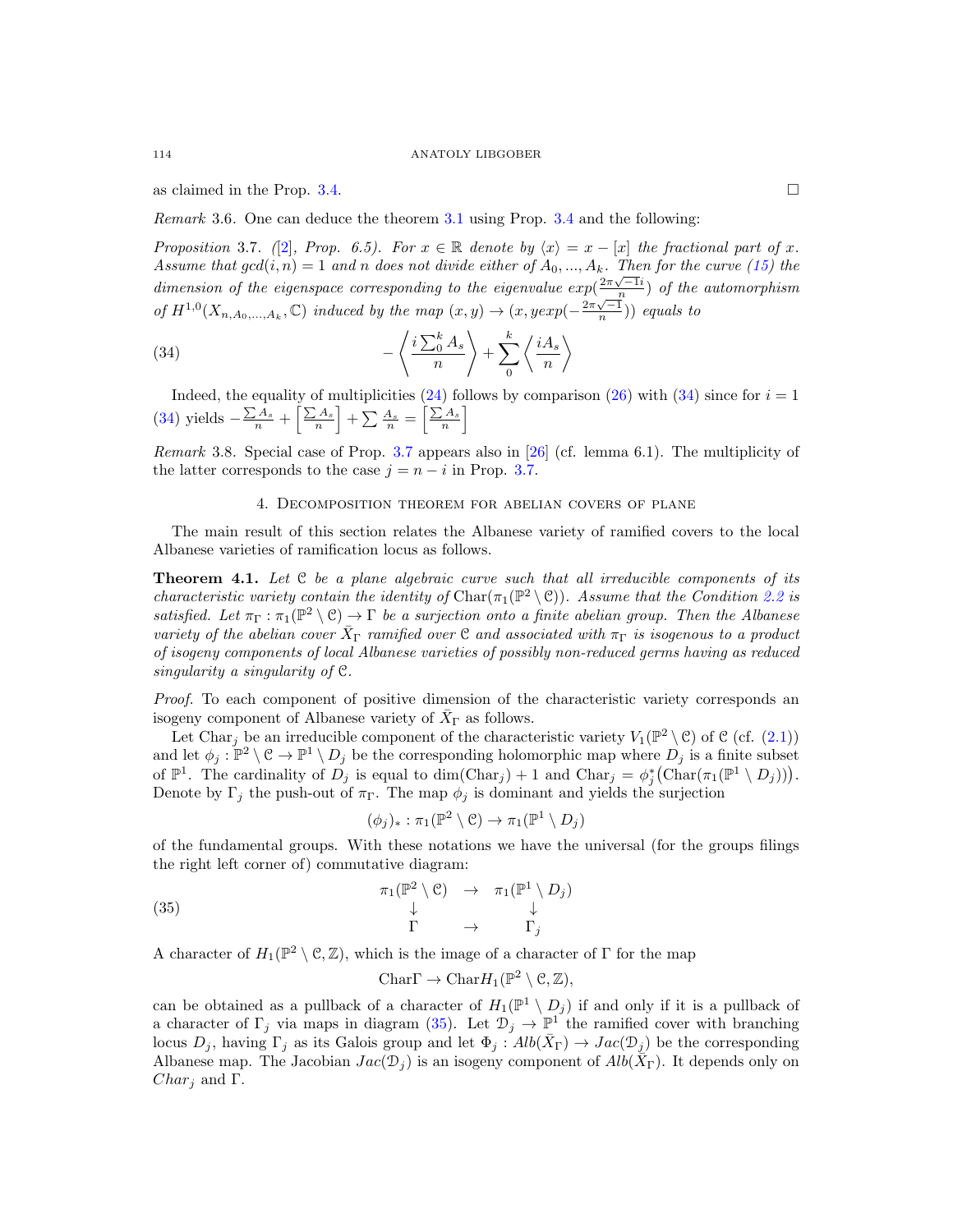Next let  $\chi_k, k = 1, ..., N$  be the collection of characters of  $\pi_1(\mathbb{P}^2 \setminus \mathcal{C})$  whose depth is greater than the depth of generic point on the component of characteristic variety to which it belongs. We shall call such characters the jumping characters of C. It follows form our Condition [2.2](#page-2-0) that jumping characters are exactly the intersection points of the components of characteristic variety.

<span id="page-10-1"></span>We claim injectivity of the map of Albanese varieties induced by the holomorphic maps  $\phi_i$ :

(36) 
$$
0 \to Alb(\bar{X}_{\Gamma}) \stackrel{\bigoplus \Phi_j}{\to} \bigoplus_j Jac(\mathcal{D}_j)
$$

<span id="page-10-0"></span>To see that Ker $\bigoplus \Phi_i = 0$ , consider the induced homomorphism

(37) 
$$
H_1(Alb(\bar{X}_{\Gamma}), \mathbb{C}) \to H_1(\bigoplus_j Jac(\mathcal{D}_j), \mathbb{C}).
$$

The group  $\Gamma$  acts on both vector spaces and the homomorphism [\(37\)](#page-10-0) is Γ-equivariant. For a character  $\chi$  belonging to a single component of characteristic variety the depths is equal to the depth of the generic character in its component (cf. Condition [2.2\)](#page-2-0) which in turn coincides with  $H_1(\mathcal{D}_j, \mathbb{C})_\chi$ . Therefore one has isomorphism  $H_1(\bar{X}_{\Gamma}, \mathbb{C})_\chi \to H_1(\mathcal{D}_j, \mathbb{C})_\chi$ . For a character  $\chi = \chi_k$ , i.e., for a character in the intersection of several components, again from Condition [2.2,](#page-2-0) one has injection:  $H_1(\bar{X}_{\Gamma}, \mathbb{C})_{\chi} \to \oplus_{j, \chi \in \text{Char}_j} H_1(\mathcal{D}_j, \mathbb{C})$ . This implies [\(36\)](#page-10-1).

To finish the proof of the Theorem [4.1](#page-9-1) it suffices to show that each summand in the last term in [\(36\)](#page-10-1) is isogenous to a product of components of local Albanese varieties of C. Indeed Poincare complete reducibility theorem (cf. [\[5\]](#page-17-18)) implies that the image of the middle map is isogenous to a direct sum of irreducible summands of the last term.

Denote by the same letter  $\phi_j$  the extension of a regular map  $\phi_j : \mathbb{P}^2 \setminus \mathcal{C} \to \mathbb{P}^1 \setminus D_j$  to the map  $\mathbb{P}^2 \setminus \mathcal{S}_j \to \mathbb{P}^1$  where  $\mathcal{S}_j$  is the finite collection of indeterminacy points of the extension of  $\phi_j$  to  $\mathbb{P}^2$ . Let  $\mathcal{C}_d = \phi_j^{-1}(d), d \in D_j$ . Then  $\mathcal C$  contains the union of the closures  $\bar{\mathcal{C}}_d$  of (which are possibly reducible and non reduced curves). Each  $P \in \mathcal{S}_i$  belongs to at least  $CardD_i$  irreducible components and, since  $CardD_j > 1$ , P is a singular point of C. We claim the following:

<span id="page-10-3"></span>*Claim* 4.2. Resolution  $\tilde{P}_{\mathcal{C},P}^2 \to \mathbb{P}^2$  of the singularity at P contains exactly exceptional curve  $E_P$ such that the regular extension  $\tilde{\phi}_j$  of  $\phi_j$  to  $\tilde{\mathbb{P}}_{\mathcal{C},P}^2 \to \mathbb{P}^1$  induces a finite map  $\tilde{\phi}_j : E_P \to \mathbb{P}^1$ .

To see this, consider a sequence of blow ups  $\tilde{P}_{\mathcal{C},P,h}^2$ ,  $h = 1,...,N(\mathcal{C},P)$  of the plane starting with the blow up of  $\mathbb{P}^2$  at P and in which the last blow up produces the resolution of singularity of C at P. For each h, let  $\phi_{j,h} : \tilde{\mathbb{P}}_{\mathcal{C},P,h}^2 \to D_j$  be the extension of  $\phi$  from  $\mathbb{P}^2 \setminus \mathcal{C}$  to  $\tilde{\mathbb{P}}_{\mathcal{C},P,h}^2$ . For every base point Q of the map  $\phi_{j,h}$  on  $\tilde{P}_{\mathcal{C},P,h}^2$  consider the pencil of tangent cones to fibers of the map  $\phi_{j,h}$  The fixed (possibly reducible) component of the pencil of tangent cones  $T_d, d \in \mathbb{P}^1$ to curves  $\tilde{\phi}_j^{-1}(d)$ <sup>[4](#page-10-2)</sup> either:

a) coincide with the tangent cone  $T_d$  to each curve  $\phi_j^{-1}(d)$ , or

b) there exist d such that the tangent cone  $T_d$  to  $\phi_{j,h}^{-1}(d)$  at Q contains a line not belonging to the fixed component of the pencil of tangent cones.

Since on  $\tilde{\mathbb{P}}_{\mathcal{C},P}^2$  (i.e., eventually after sufficiently many blow ups) no two fibers of  $\phi$  intersect, in a sequence of blow ups desingularizing  $C$  at  $P$ , there is a point  $Q$  infinitesimally close to  $P$ at which the tangent cones satisfy b). At such point  $Q \in \tilde{P}_{\mathcal{C},j,h}^2$  any two distinct fibers of  $\phi_{j,h}$ admit distinct tangents because otherwise, since we have one dimensional linear system, the common tangent to two fibers will belong to the fixed component. Let  $E_P \subset \tilde{\mathbb{P}}_{\mathcal{C},j,h+1}^2$  be the

<span id="page-10-2"></span><sup>&</sup>lt;sup>4</sup>i.e., union of lines which are tangent to a component of the curve  $\phi_{j,h}^{-1}(d)$  for any d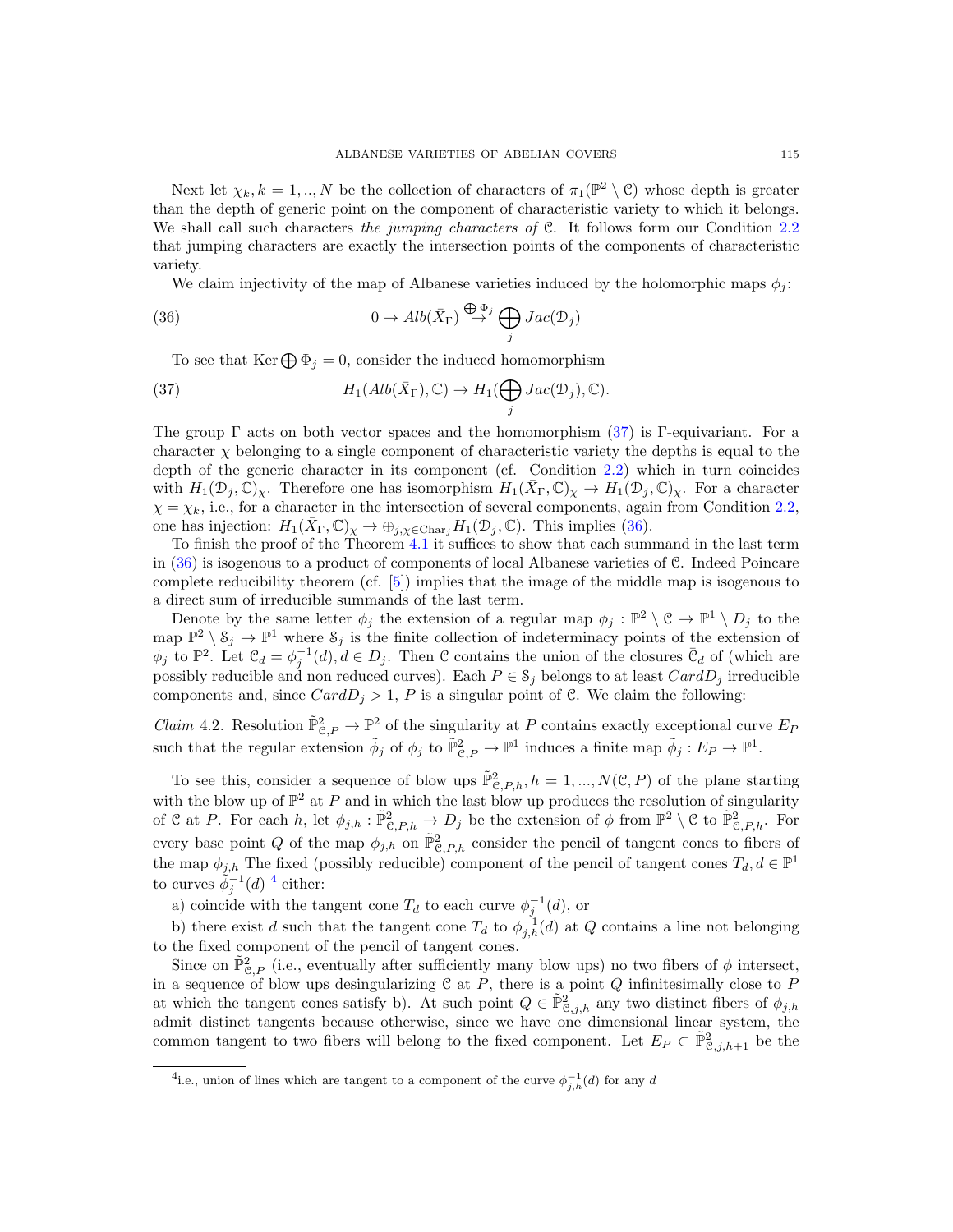exceptional curve of the blow up of  $\tilde{P}_{\mathcal{C},j,h}^2$ . Exceptional curves preceding or following this one on the resolution tree (which up to this point did not have vertices with valency greater than 2!) belong to one of the fibers of  $\phi_j$ . Restriction of  $\phi_{j,h+1}$  onto  $E_P$  is the map claimed in [\(4.2\)](#page-10-3).

Finally, the ramified  $\Gamma$ -covering of  $\mathbb{P}^2$  lifted to  $\mathbb{P}^2_{\mathcal{C},P}$  and restricted on the proper preimage of the curve  $E_P$  in  $\tilde{\mathbb{P}}_{\mathcal{C},P}^2$  induces the map onto  $\Gamma_j$ -covering of  $\mathbb{P}^1$  ramified at  $D_j$ . Hence the Jacobian of the latter covering is a component of the Jacobian of a covering of  $E_P$ . It follows from the Corollary [3.3](#page-6-3) that Jacobian of this cover of  $E<sub>P</sub>$  isogenous to product of Jacobians of cyclic covers. Each Jacobian of cyclic cover of exceptional curve, in turn, is a component of local Albanese variety of singularity with appropriately chosen multiplicities of components of C given the by data of the cyclic cover of  $E_P$  (cf. Theorem [2.8\)](#page-5-4).

The following theorem [4.4](#page-11-0) allows to describe the isogeny class of Albanese varieties of abelian covers in explicit examples considered in the next section. The Albanese variety of abelian cover with Galois group  $\Gamma$  will be obtained as a sum of isogeny components of Jacobians of abelian covers of the line associated with Γ and corresponding to the positive dimensional components of the characteristic variety of  $\pi_1(\mathbb{P}^2 \setminus \mathbb{C})$ . To state the theorem we shall use the following partial order on the set of mentioned isogeny components.

**Definition 4.3.** Let  $\Psi_i : \mathcal{B} \to \mathcal{A}_i, i \in I$ , be a collection of equivariant morphisms of abelian varieties endowed with the action of a finite abelian group  $\Gamma$ . An isotypical isogeny component of the collection  $A_i$  is an abelian variety of the form  $S^m$  where S is  $\Gamma$ -simple <sup>[5](#page-11-1)</sup>. Define the partial order of the set of isotypical components of  $\Pi_{i\in I} A_i$  as follows:  $A \geq A'$  if and only if each A and  $\mathcal{A}'$  belongs to the image of one of  $\Psi_i$  ( $i \in I$ ) and  $\mathcal{A} = S^m, \mathcal{A}' = S^{m'} , m \geq m'$ 

Now we are ready to state the following description of the Albanese variety of abelian cover  $\bar{X}_{\Gamma}.$ 

<span id="page-11-0"></span>**Theorem 4.4.** Let  $C$  be a plane curve as in Theorem [4.1](#page-9-1) i.e., with fundamental group of the complement satisfying the Condition [2.2](#page-2-0) and all components of characteristic variety containing the identity character. Let  $\pi_{\Gamma} : \pi_1(\mathbb{P}^2 \setminus \mathcal{C}) \to \Gamma$  be a surjection onto an abelian group and let  $\Gamma_{\Xi_i}$  be corresponding push-out group given by diagram [\(35\)](#page-9-4). Let  $\bar{\mathbb{P}}_{\Gamma_{\Xi_i}}$  denotes the ramified cover of  $\mathbb{P}^1$  with covering group  $\Gamma_{\Xi_i}$  which is the compactification of the cover of the target map of  $\mathbb{P}^2 \setminus \mathcal{C} \to \mathbb{P}^1 \setminus D_i$  corresponding to the component  $\Xi_i$ .

<span id="page-11-2"></span>(1) For any i there are  $\Gamma$ -equivariant morphisms

(38) 
$$
Alb(\bar{X}_{\Gamma}) \to Jac(\bar{\mathbb{P}}_{\Gamma_{\Xi_i}})
$$

(2) Let  $A_m, m \in M$  be the set of maximal elements in the ordering of isotypical components of collection of morphisms in (1).

<span id="page-11-3"></span>Then there is an isogeny

(39) 
$$
Alb(\bar{X}_{\Gamma}) \to \oplus_{m \in M} A_m
$$

Remark 4.5. The maps in [\(38\)](#page-11-2) corresponding to different characters may coincide (this is always the case for example for conjugate characters). The theorem asserts that selection among jumping characters and component of characteristic varieties can be made so that maximal isotypical components in corresponding covers provide isotypical decomposition of  $Alb(\bar{X}_{\Gamma})$ .

<span id="page-11-1"></span><sup>&</sup>lt;sup>5</sup>i.e., simple in the category of abelian varieties with  $\Gamma$ -action cf.[\[27\]](#page-18-3)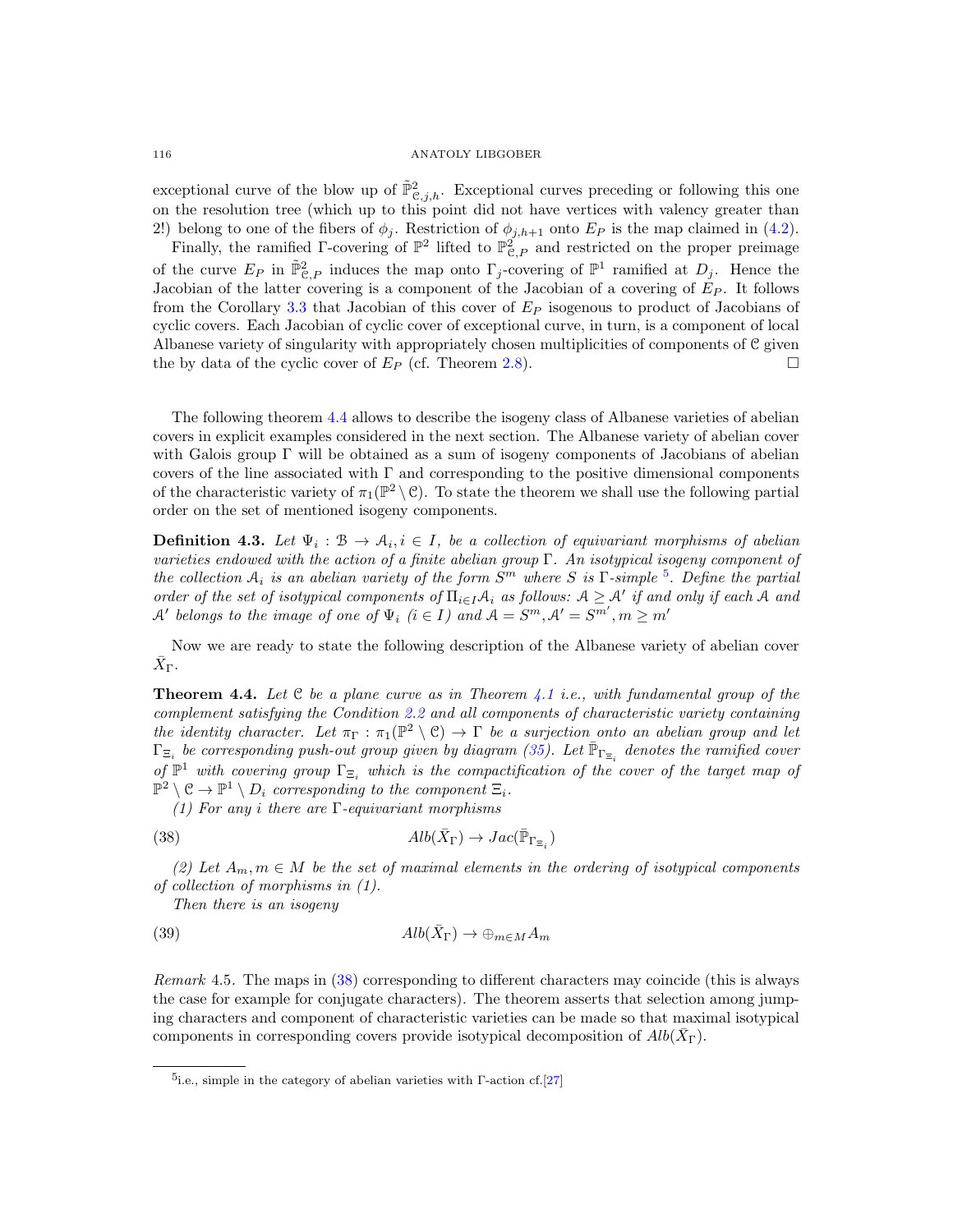*Proof.* Morphisms  $\bar{X}_{\Gamma} \to \bar{\mathbb{P}}_{\Gamma_{\Xi_i}}^1$  were constructed in the beginning of the proof of theorem [4.1.](#page-9-1)

Let  $A_m, m \in M$  be collection of maximal isotypical components in the Albanese varieties which are targets of the maps  $(38)$ . Composition of a map  $(38)$  with projection on the isogeny components  $\overline{A}_m, m \in M$  gives the map  $Alb(\overline{X}_{\Gamma}) \to A_m$ . Each isogeny component of  $Alb(\overline{X}_{\Gamma})$  is an isogeny component in one of varieties  $\bar{\mathbb{P}}_{\Gamma_{\Xi_i}}^1$  and the dimension of  $\Gamma$ -eigenspace corresponding to any character coincides with the dimension of  $\chi$ -eigenspace of the targets [\(38\)](#page-11-2). Hence the map [\(39\)](#page-11-3) has finite kernel.

Let  $\chi$  be a character having non zero eigenspace on  $H^1(A_m)$ . Then by theorem [2.3](#page-3-0) part (2),  $dim H^1(A_m)_{\chi} = dim H^1(A)_{\chi} = dim H^1(\bar{X}_{\Gamma})_{\chi}$  where A is one of the targets of the maps [\(38\)](#page-11-2). Since  $H^1(\overline{X}_{\Gamma})$  is a direct sum of  $\Gamma$ -eigenspaces and the image of  $H^1(\bar{X}_{\Gamma})_{\chi}$  is non-trivial in exactly one summand in [\(39\)](#page-11-3) one obtains the surjectivity in [\(39\)](#page-11-3).

Remark 4.6. Multiplicities of isotypical components  $A_m$  are poorly understood in general as well as jumping characters (cf. [\[8\]](#page-17-0) where the problem of bounding the multiplicities of the roots of Alexander polynomials of the complements to plane curves, which are in correspondence with the jumping characters, is discussed). Nevertheless in all known examples, the above theorem is sufficient to completely determine isogeny class of Albanese varieties of abelian covers.

## <span id="page-12-0"></span>5. Albanese varieties of abelian covers ramified over arrangements of lines.

In the case when ramification set is an arrangement of lines theorems [4.1](#page-9-1) and [4.4](#page-11-0) yield considerably simpler than in general case results. We shall start with:

<span id="page-12-2"></span>**Corollary 5.1.** Let A be an arrangement of lines in  $\mathbb{P}^2$  with double and triple points only which satisfies the assumptions<sup>[6](#page-12-1)</sup> of Theorem [4.1.](#page-9-1) Let  $X_n(\mathcal{A})$  be a compactification of the abelian cover of  $\mathbb{P}^2 \setminus \mathcal{A}$  corresponding to the surjection  $H_1(\mathbb{P}^2 \setminus \mathcal{A}, \mathbb{Z}) \to H_1(\mathbb{P}^2 \setminus \mathcal{A}, \mathbb{Z}/n\mathbb{Z})$ .

(1) Albanese variety of  $X_n(\mathcal{A})$  is isogenous to a product of isogeny components of Jacobians of Fermat curves.

(2)  $Alb(X_n(\mathcal{A}))$  is isogenous to a product and of Jacobians of Fermat curves if

(a) none of the characters in Char $H^1(\mathbb{P}^2 \setminus A, \mathbb{Z}/n\mathbb{Z}) \subset \text{Char}H_1(\mathbb{P}^2 \setminus A, \mathbb{Z})$  is a jumping character in the characteristic variety of  $\pi_1(\mathbb{P}^2 \setminus \mathcal{A})$  and

(b) the pencils corresponding to positive dimensional components have no multiple fibers.

Proof. Each component of characteristic variety having a positive dimension corresponds to the map  $\mathbb{P}^2 \setminus \mathcal{A} \to \mathbb{P}^1 \setminus D$  where Card  $D = 3$ . Those induce maps of  $Alb(X_n(\mathcal{A}))$  onto the Jacobians of abelian covers of  $\mathbb{P}^1$  ramified along corresponding D. The Jacobian of such abelian cover of  $\mathbb{P}^1$  is a component of the Jacobian of Fermat curve. (cf. Corollary [3.3](#page-6-3) with  $k = 2$ ). Hence the maximal isotypical isogeny components (cf. Theorem [4.4\)](#page-11-0) are components of Jacobians of Fermat curves and therefore part (1) follows from theorem [4.4](#page-11-0) i.e.  $Alb(X_n(\mathcal{A}))$  is isogenous to a product of components of Fermat curves. Note that the Theorem [4.1](#page-9-1) for arrangements of lines with double and triple points can be obtained follows from these arguments. Indeed, the isogeny components of Jacobians of Fermat curves are Jacobians of cyclic covers of  $\mathbb{P}^1$  ramified at three points (cf. [\[15\]](#page-17-2), [\[9\]](#page-17-3)) and Jacobians of cyclic covers of  $\mathbb{P}^1$  ramified at three points are local Albanese varieties of non-reduced singularities of the form  $x^{a_1}(x-y)^{a_2}y^{a_3}$  (cf. Example [2.9\)](#page-5-8).

If characteristic variety does not have jumping characters in subgroup  $\text{Char} H_1(\mathbb{P}^2 \setminus \mathcal{A}, \mathbb{Z}/n\mathbb{Z})$ of Char $\pi_1(\mathbb{P}^1 \setminus \mathcal{A})$  then  $Alb(X_n(\mathcal{A}))$  is just a product of Jacobians corresponding to positive dimensional components of characteristic variety (i.e., there are no "corrections" in  $A_m$  coming

<span id="page-12-1"></span> $\delta$ i.e., we consider only the cases when all irreducible components of characteristic variety contain the identity and also Condition [2.2](#page-2-0) is satisfied.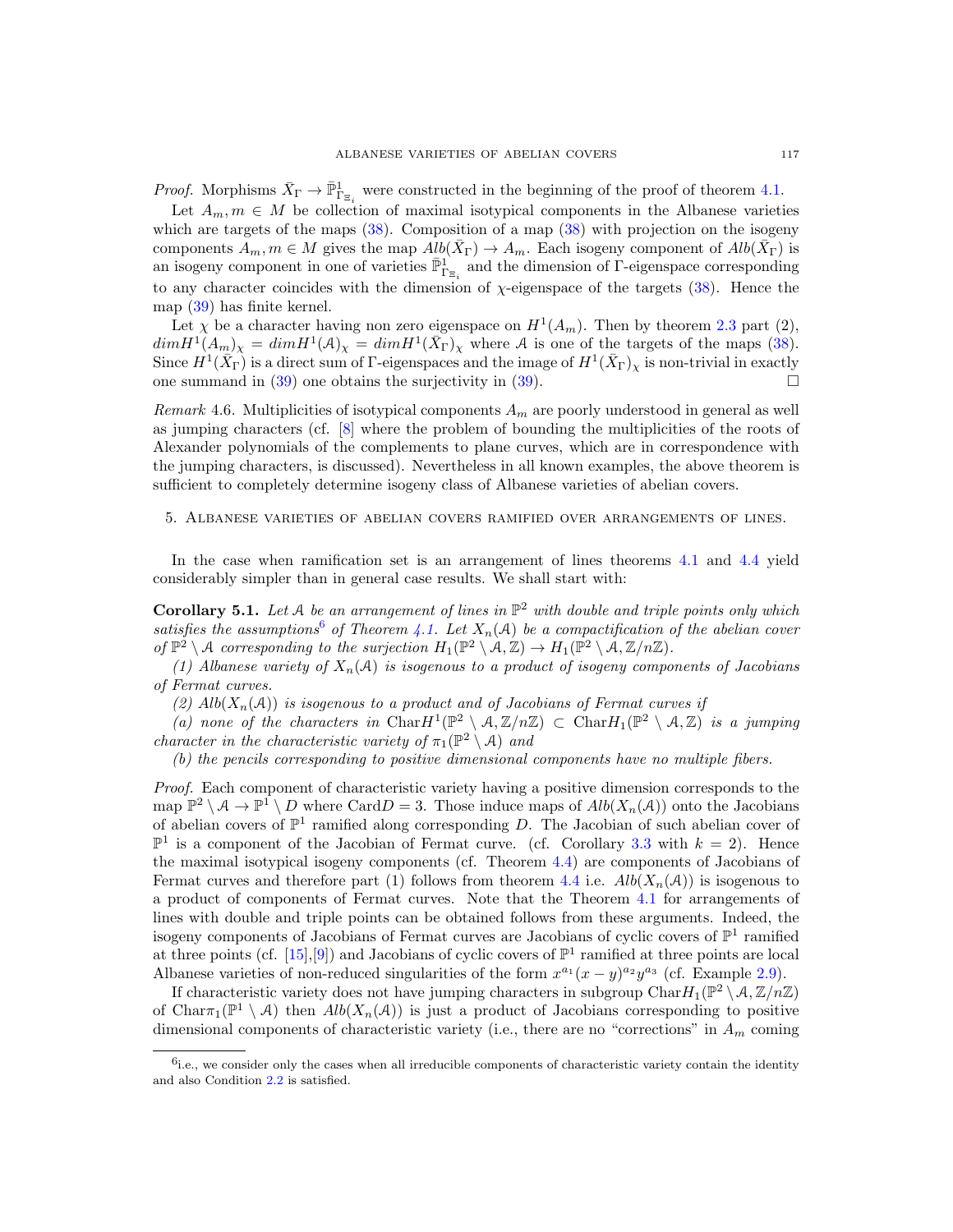from Jacobians of covers corresponding to jumping characters). The assumption about absence of multiple fibers implies that map of  $X_n(\mathcal{A})$  corresponding to each positive dimensional component of characteristic variety of  $A$  has as target the cover as in Remark [3.2](#page-6-4) i.e., a Fermat curve. Hence  $Alb(X_n(\mathcal{A}))$  is a product of Jacobians of Fermat curve and we obtain part of (2).

<span id="page-13-0"></span>Example 5.2. Consider Ceva arrangement  $xyz(x-z)(y-z)(x-y) = 0$  and the universal  $\mathbb{Z}_5$ cover (with the covering group which is the quotient of  $\mathbb{Z}_5^6$  by the cyclic subgroup generated by  $(1, 1, 1, 1, 1, 1)$ . Then the irregularity of the corresponding abelian cover is 30 (cf. [\[17\]](#page-17-19), [\[24\]](#page-17-9) section 3.3 ex.2). The characteristic variety consists of five 2-dimensional components  $\Xi_i$ ,  $i = 1, ..., 5$  (cf. [\[24\]](#page-17-9)), each being the pull-back of  $H^1(\mathbb{P}^1 \setminus D, \mathbb{C}^*)$ , Card $D = 3$  via either a linear projection from one of 4 triple points or via a pencil of quadrics three degenerate fiber of which form the 6 lines of the arrangement. Each of these 5 pencils induces a map on the abelian cover of  $\mathbb{P}^1$  branched at 3 points, which has as the Galois group the quotient of  $\oplus_1^3 \mu_5$  by the diagonally embedded group of roots of unity  $\mu_5$  of degree 5. This cover, i.e.,  $\bar{\mathbb{P}}_{\Xi_i}$ ,  $i=1,..,5$ , is the Fermat curve of degree 5. The Jacobian of degree-5 Fermat curve is isogenous to a product of Jacobians of three curves  $C_i$ ,  $i = 1, 2, 3$  of genus 2 each one being a cyclic cover of  $\mathbb{P}^1$  ramified at three points. (cf. [\[9\]](#page-17-3),[\[21\]](#page-17-20)). Hence the Albanese variety of this abelian cover is isogenous to a product of 15 copies of the Jacobian of ramified at three points cover of  $\mathbb{P}^1$  of degree 5. In this example there are no jumping characters (in particular in Char $H_1(\mathbb{P}^2 \setminus A, \mathbb{Z}/5\mathbb{Z})$ ) and the isogeny can be derived from Corollary [5.1](#page-12-2)

Example 5.3. Consider again Ceva arrangement and calculate the abelian component of (semi-abelian) Albanese variety (cf. section [2.3\)](#page-3-2) of its Milnor fiber M given by  $w^6 = \Pi l_i$ . Notice that the characteristic polynomial of the monodromy is  $(t-1)^5(t^2+t+1)$  (cf. [\[24\]](#page-17-9)). The  $\zeta_3$ -eigenspace of  $H^1(M,\mathbb{C})$  can be identified with the contribution in sum [\(6\)](#page-3-3) of the pullback of the character  $\chi$  of  $\mathbb{P}^1 \setminus D$  via the pencil of quadrics formed by lines of the arrangement. Here D is the triple of points corresponding to the reducible quadrics in the pencil and  $\chi$  is the character taking the same value  $\omega_3$  on standard generators if  $\pi_1(\mathbb{P}^1 \setminus D)$ . This pencil can be lifted to the elliptic pencil on a compactification of M onto 3-fold cyclic cover of  $\mathbb{P}^1$  ramified at D and corresponding to Kerχ. Moreover, above expression for the characteristic polynomial of the monodromy shows that the map induced by this pencil is isogeny i.e., the abelian (i.e., compact) component of the Albanese of  $M$  is the elliptic curve  $E_0$ . The semi-abelian variety with is the Albanese variety of  $M$  is an extension:

(40) 
$$
0 \to (\mathbb{C}^*)^5 \to Alb(M) \to E_0 \to 0
$$

*Example* 5.4. Consider abelian cover of  $\mathbb{P}^2$  ramified along arrangement of lines dual to 9 inflection points of a smooth cubic with Galois group  $\mathbb{Z}_n^9/\mathbb{Z}_n$ . This arrangement has 9 lines and 12 triple points. An explicit equation is as follows:

(41) 
$$
(x^3 - y^3)(y^3 - z^3)(z^3 - x^3) = 0
$$

The characteristic variety consists of 12 components corresponding to 12 triple points and 4 additional two-dimensional components intersecting along cyclic subgroup of order 3. Characters at the intersection are jumping and have depth 2 (cf.  $[12],[28]$  $[12],[28]$ ) while depth of generic character in each positive dimensional component is 1. In coordinates of  $Char_{1}(\mathbb{P}^{2} \setminus \mathcal{A})$  corresponding to components of A described jumping characters have the form  $(\omega, ..., \omega), \omega^3 = 1$ .

In the case  $n = 5$ , in which according to Hirzebruch one obtains a quotient of the unit ball, the Albanese variety is isogenous to the product of 16 copies of Fermat curve of degree 5, as follows from Corollary [5.1](#page-12-2) (2) or equivalently 48 copies of curves of Jacobians of curves of genus 2 with automorphism of order 10 or, what is the the same, the 2-dimensional variety of CM type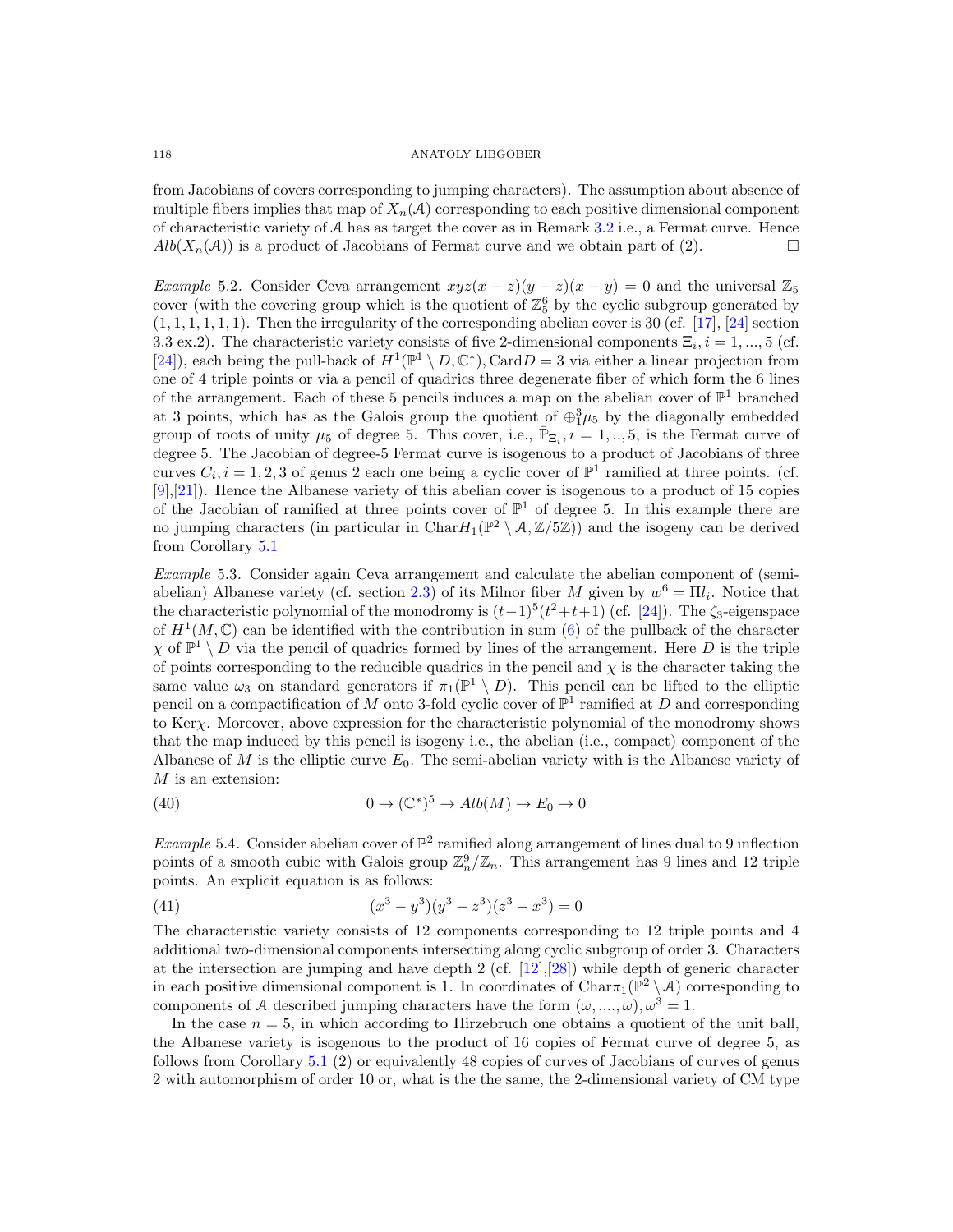corresponding to cyclotomic field  $\mathbb{Q}(\zeta_5)$ . For arbitrary n such that  $gcd(3,n) = 1$  one get several copies of Jacobians of Fermat curves of degree n corresponding to components of characteristic variety.

If n is divisible by 3, i.e., the jumping characters are present, then the condition  $2.2$  should be verified. To this end, we shall reinterpret the part of this condition dealing with the map between the cohomology of local systems. The cohomology of the local systems appearing in  $(2.2)$  can be identified with the eigenspaces of the  $(c)$ homology of abelian covers  $(cf.[24])$  $(cf.[24])$  $(cf.[24])$ . More precisely, the  $\chi$ -eigenspace can be identified with the cohomology of the local system corresponding to the character  $\chi$ . The eigenspace corresponding to the character belonging to 4 irreducible components of characteristic variety in turn can be interpreted as the dual space of  $H^1(\mathbb{P}^2, \mathcal{I}_Z(3))$  where  $Z \subset \mathbb{P}^2$  is the subscheme of triple points (cf. [\[24,](#page-17-9) (3.2.14),(3.2.15)] and corresponding remark). On the other hand, each of the above 4 components corresponds to a selection of a subset  $Z_i \subset Z$ ,  $CardZ_i = 9$ , cf. [\[24,](#page-17-9) Section 3.3, Example 3] for description of these subsets, each of which is a complete intersection of two cubic curves. The cohomology of generic local system in such component is identified with the dual space of  $H^1(\mathbb{P}^2, \mathcal{I}_{Z_i}(3))$ . The condition [2.2](#page-2-0) is interpreted as injectivity of the map

<span id="page-14-0"></span>(42) 
$$
H^{1}(\mathbb{P}^{2}, \mathcal{I}_{Z}(3)) \to \bigoplus_{i=1}^{i=4} H^{1}(\mathbb{P}^{2}, \mathcal{I}_{Z_{i}}(3))
$$

induced by injections  $\mathcal{I}_Z \to \mathcal{I}_{Z_i}$ ,  $i = 1,...4$ . This injectivity is readily seen e.g. by interpreting terms in [\(42\)](#page-14-0) using standard sequence:  $0 \to \mathcal{I}_Z \to \mathcal{O}_{\mathbb{P}^2} \to \mathcal{O}_Z \to 0$  and similar sequences for  $Z_i$ .

Implication of verification of Condition [2.2](#page-2-0) is that in this case the product of Jacobians of Fermat curves which are the Jacobians corresponding to positive dimensional components of characteristic variety must be factored by the product  $E_0^{\kappa-\delta}$  where  $\kappa$  is the number of components containing a jumping character (taking value  $exp(\frac{2\sqrt{-1}\pi}{3})$  or  $exp(\frac{4\sqrt{-1}\pi}{3})$  on all 9 lines of arrangement) and  $\delta$  is the depth of the jumping character  $\tilde{f}$ .

In the case  $n=3$  the abelian cover with the covering group  $\mathbb{Z}_3^9/\mathbb{Z}_3$  one obtains from theorem [4.4](#page-11-0) or Corollary [4.4](#page-11-0)

(43) 
$$
Alb(\bar{\mathbb{P}}_{\mathbb{Z}_{3}^{8}}^{2}) = E_{0}^{16}/E_{0}^{2} = E_{0}^{14}
$$

Indeed, in this case  $\kappa = 4, \delta = 2$ .

In the case  $3|n, n > 3$ , the product of Jacobians corresponding to positive dimensional components has several copies of  $E_0$  as isogeny components and  $Alb(X_n)$  is the quotient of this product by  $E_0^{\kappa-\delta} = E_0^2$ .

Example 5.5. Consider Hesse arrangement  $H$  formed by 12 lines containing 9 inflection points of a smooth cubic. It was shown in [\[24\]](#page-17-9) (cf. section 3, example 5) that the characteristic variety of the fundamental group of the complement to this arrangement consists of 10 three-dimensional components and 54 two-dimensional components none of which belongs to a three-dimensional component (intersection of components must be zero dimensional). As earlier, it is convenient to describe components in terms of corresponding pencils i.e., maps  $\mathbb{P}^2 \setminus \mathcal{H} \to \mathbb{P}^1 \setminus h$  where h is a set of points of cardinality 4 or 3 so that the characters in each component formed by pullbacks via these maps. The pencils corresponding to components of dimension 3 are linear projections from each of 9 quadruple points and the additional pencil is the pencil of curves of degree 3 containing 4 cubic curves each being a union of a triple of lines in the arrangement  $\mathcal{H}$ . The 54

<span id="page-14-1"></span><sup>7</sup> cf.[\[28\]](#page-18-4), Prop. 4.8. This effect of characters in the intersection of several components of characteristic varieties is erroneously omitted in the final formula in Example 3 in section 3.3 of [\[24\]](#page-17-9).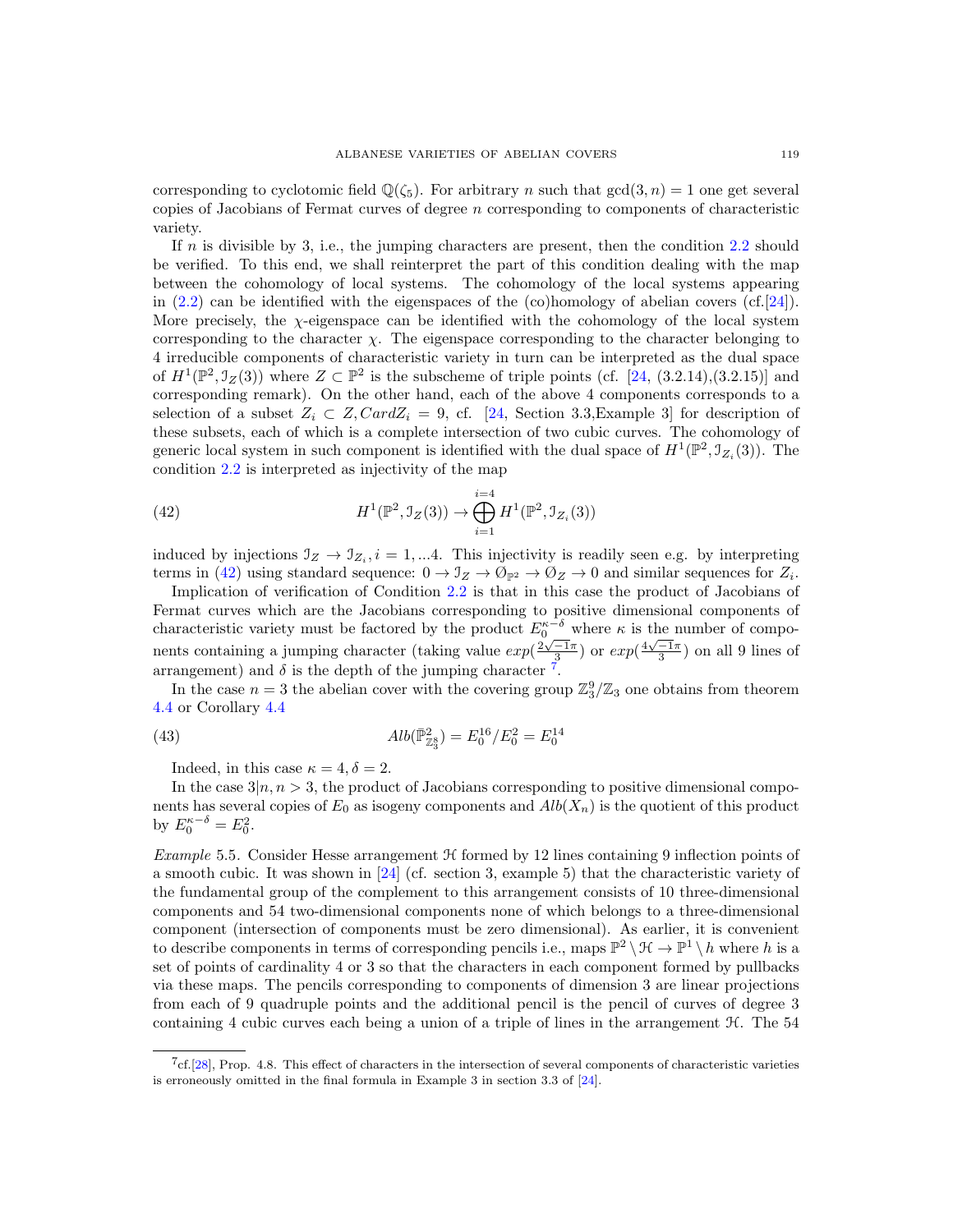maps  $\mathbb{P}^2 \setminus \mathcal{H} \to \mathbb{P}^1 \setminus h$  (*Card h* = 3) are restrictions of the maps corresponding to the pencil of quadrics union of which are 6-tuples of lines in  $\mathcal H$  forming a Ceva arrangement.<sup>[8](#page-15-0)</sup>

The pencil corresponding to 3-dimensional component of characteristic variety induces the map of abelian cover of the plane ramified along  $\mathcal H$  with Galois group  $(\mathbb Z_3)^{12}/\mathbb Z_3$  on the maximal abelian cover  $\mathbb{Z}_3$  cover of  $\mathbb{P}^1$  ramified at 4 points. In particular the Albanese variety in question maps onto the Jacobian  $J_{10}$  of curve of genus 10. Similarly each 2-dimensional component of characteristic variety induces map of Albanese of abelian cover of  $\mathbb{P}^2$  onto maximal abelian 3cover of  $\mathbb{P}^1$  ramified at 3 points. The latter is Fermat curve of degree i.e., the elliptic curve with j-invariant zero.

We obtain that the Albanese variety of the cover considered by Hirzebruch (cf. [\[20\]](#page-17-4)) is isogenous to

(44) 
$$
J_{10}^{10} \times E_0^{54}
$$

Example 5.6. Variety of lines on a Fermat hypersurface Previous results imply immediately the following:

Theorem 5.7. Let  $F_3$  be variety if lines on Fermat cubic threefold:

(45) 
$$
x_0^3 + x_1^3 + x_2^3 + x_3^3 + x_4^3 = 0
$$

Then there is an isogeny:

$$
(46)\qquad \qquad \text{Alb}(F_3) = E_0^5
$$

This isogeny was observed recently [\[6\]](#page-17-6). Also, Roulleau cf. [\[29\]](#page-18-0) obtained the isomorphism class of the Albanese variety of Fermat cubic threefold.

*Proof.* It follows from discussion in [\[32\]](#page-18-5) that Fano surface  $F_3$  is abelian cover of degree  $3^4$  of  $\mathbb{P}^2$ ramified over Ceva arrangement. Hence the isogeny  $(46)$  follows as in example [5.2.](#page-13-0)

### <span id="page-15-3"></span><span id="page-15-1"></span>6. Applications

# 6.1. Mordell-Weil ranks of isotrivial families of abelian varieties. Recall the following  $(cf. [26])$  $(cf. [26])$  $(cf. [26])$

<span id="page-15-2"></span>**Proposition 6.1.** Let  $A \to \mathbb{P}^2$  be a regular model of an isotrivial abelian variety over  $\mathbb{C}(x, y)$ with a smooth fiber A. Assume that there is a ramified abelian cover  $X \to \mathbb{P}^2$  such that the pullback of A to X is trivial abelian variety over X. Let  $\Gamma$  be the Galois group of  $\mathbb{C}(X)/\mathbb{C}(x,y)$ . Then the trivialization of A over X yields the action of  $\Gamma$  on A and the Mordell-Weil rank of A is equal to dim<sub> $\mathbb{Q}$ </sub> Hom<sub> $\Gamma$ </sub> $(Alb(X), \mathcal{A}) \otimes \mathbb{Q}$ .

Let A be an abelian variety over  $\mathbb C$ . Given an abelian cover  $X \to \mathbb P^2$  with covering group Γ and a homomorphism  $\Gamma \to AutA$ , an example of isotrivial abelian variety over  $\mathbb{C}(x, y)$  as in Prop[.6.1](#page-15-2) can be obtained as a resolution of singularities of

(47) A<sup>X</sup> = X × A/Γ

where  $\Gamma$  acts on  $X \times A$  diagonally:  $(x, a) \rightarrow (\gamma \cdot x, \gamma \cdot a), \gamma \in \Gamma, x \in X, a \in A$ ). The map  $A_X \to X/\Gamma = \mathbb{P}^2$  gives to  $A_X$  a structure of isotrivial abelian variety over  $\mathbb{C}(x, y)$ .

<span id="page-15-0"></span><sup>8</sup>This was explained in [\[24\]](#page-17-9). Recall that in interpretation of inflection points of the cubic as points in affine plane over field F3, the twelve lines correspond to the full set of lines in this plane and 6 tuples are in one to one correspondence with quadruples of points in this finite plane no three of which are collinear. Counting first ordered quadruples of this type one sees that there are  $9 \times 8$  choices for the first two points, 6 choices for the third point (it cannot be the third point on the line containing first two) and 3 choices for the forth). Therefore one get 54 unordered quadruples of points and hence 54 6-tuples of lines.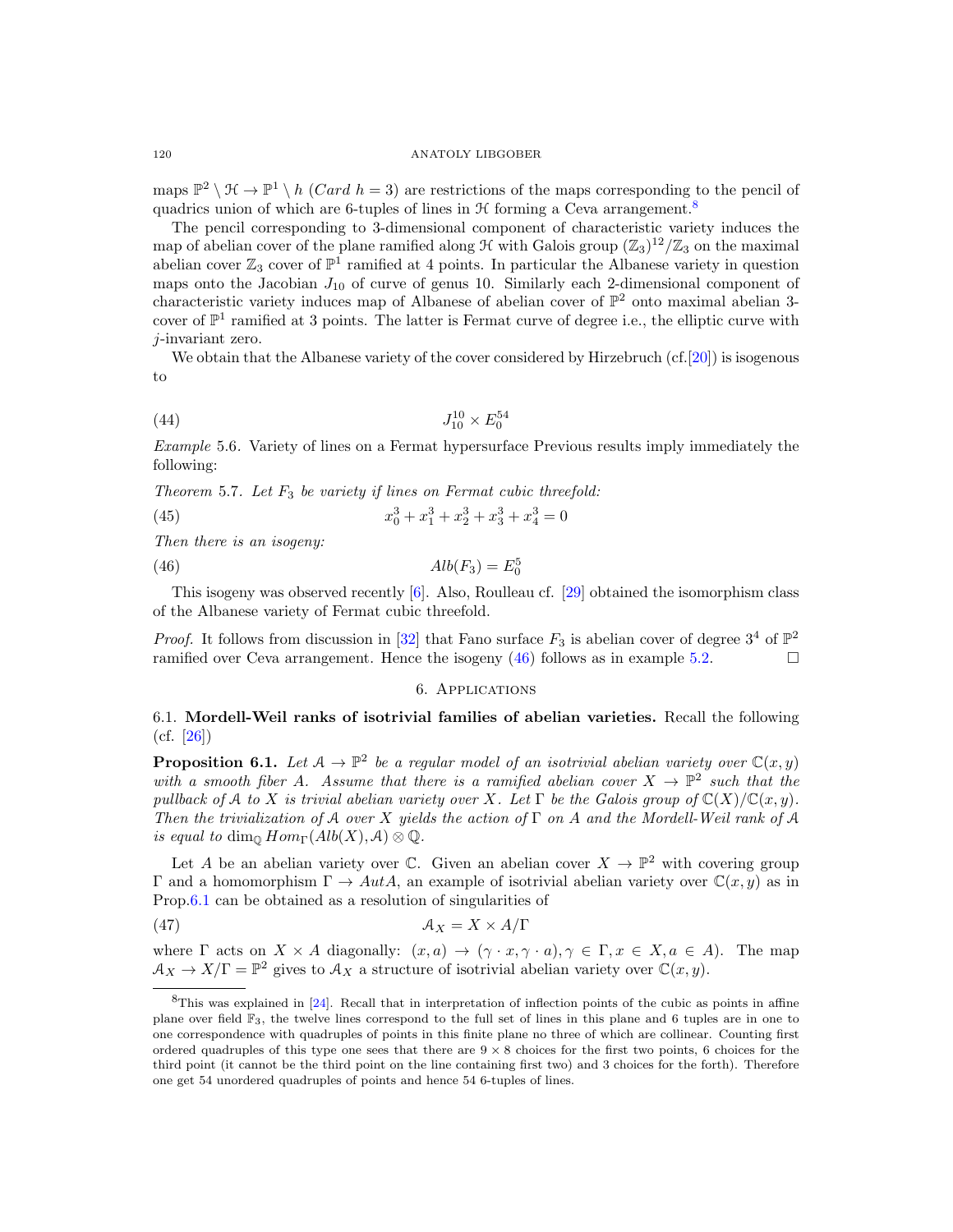Calculations of Albanese varieties in examples of previous sections yield values of Mordell-Weil ranks of isotrivial abelian varieties in many examples as in Prop. [6.1.](#page-15-2)

Example 6.2. Let  $J_{2,5}$  denote the Jacobian of a smooth projective model of genus 2 curve C given by equation:  $y^5 = x^2(x-1)^2$  (i.e., one of the curves  $C_i$  in Example [5.2\)](#page-13-0). Assume that the direct sum  $\Gamma = \mathbb{Z}_5^5$  acts on C so that the generator of each summand acts as the multiplication by  $\zeta, \zeta = exp(\frac{2\pi i}{5})$ :  $(x, y) \rightarrow (x, \zeta y)$  (cf. [5.2\)](#page-13-0). This induces the action of  $\mathbb{Z}_5^5$  on  $J_{2,5} = Jac(C)$ . In example [5.2,](#page-13-0) we viewed  $\Gamma$  as the quotient of  $\mathbb{Z}_5^6$  by  $(1,1,1,1,1,1)$ , so that each summand corresponds to monodromy about one of 6 lines in Ceva arrangement. Then an identification of  $\mathbb{Z}_5^5$  and  $\mathbb{Z}_5^6/\mathbb{Z}_5$  can be obtained by identifying the former group with the image in the latter of the subgroup of  $\mathbb{Z}_5^6$  of elements  $(a_1, a_2, a_3, a_4, a_5, -\sum_{i=1}^{i=5} a_i, a_i \in \mathbb{Z}_5$ . In such presentation of  $\Gamma$ , the action of first 5 components of elements in  $\mathbb{Z}_5^6$  on C is given by multiplication by  $\zeta$  while action of the last component on C is trivial.

Consider isotrivial family  $A_X$  of abelian varieties over  $\mathbb{P}^2$  given by [\(47\)](#page-15-3) with the zero set of discriminant being the Ceva arrangement of lines which is the quotient of  $X \times J_{2,5}$ , where X is the abelian cover with the covering group  $\mathbb{Z}_5^5$  considered in example [5.2.](#page-13-0) The action of  $\Gamma$  is the diagonal action of  $\Gamma = \mathbb{Z}_5^5$  as in [\(47\)](#page-15-3). The Albanese variety of the abelian cover X in example [5.2](#page-13-0) is isogenous to  $(J_{2,5})^{15}$  (cf.  $(5.2)$ ) and hence the rank of the Mordell-Weil group of the quotient is equal to

<span id="page-16-0"></span>(48) 
$$
\text{rk} Hom_{\mathbb{Z}_5^5}(J_{2,5}^{15}, J_{2,5}) \otimes \mathbb{Q}
$$

The characters of representation of  $\Gamma = \mathbb{Z}_5^6/\mathbb{Z}_5$  on  $H_1(J_{2,3}^{15})$  are the characters of representation of  $\Gamma$  on  $H^{1,0}(X,\mathbb{C})$  i.e., the characters from the characteristic variety of Ceva arrangement. Clearly neither of two characters for described above action of  $\Gamma$  on  $H^1(C, \mathbb{C})$ , having the form  $(a, a, a, a, a, 1), a \in \mathbb{Z}_5$  in the basis of CharF dual to the one coming from direct sum presentation of  $\mathbb{Z}_5^6$ , belongs to the characteristic variety of Ceva arrangement. Hence the rank [\(48\)](#page-16-0) is zero.

# 6.2. Periodicity of Albanese varieties.

**Theorem 6.3.** Let  $C$  be a curve in  $\mathbb{P}^2$  such that there exist a surjection  $\pi : \pi_1(\mathbb{P}^2 \setminus C) \to \mathbb{Z}^9$  $\pi : \pi_1(\mathbb{P}^2 \setminus C) \to \mathbb{Z}^9$ . Consider two sequences of cyclic covers composed of ramified and unramified covers corresponding to surjections  $\pi_n : \pi_1(\mathbb{P}^2 \setminus \mathcal{C}) \to \mathbb{Z} \to \mathbb{Z}/n\mathbb{Z}$ 

(1) The sequence of isogeny classes of Albanese varieties of a tower of cyclic branched covers with given ramification locus C corresponding to surjections  $\pi_n$  is periodic.<sup>[10](#page-16-2)</sup>

(2) The sequence of isogeny classes of semi-abelian varieties which are Albanese varieties of unbranched covers a complement to a curve C corresponding to surjections  $\pi_n$  is periodic.

*Proof.* Let  $\Delta_{\pi}(t)$  be the Alexander polynomial of C corresponding to the surjection  $\pi$  (cf. [\[22\]](#page-17-22)). For each root  $\xi$  of  $\Delta_{\pi}(t)$  let  $n_{\xi}$  be its order (recall that any root of Alexander polynomial of an algebraic curve is a root of unity). For each set  $\Xi$  of distinct roots of  $\Delta_{\pi}(t)$  let  $n_{\Xi} = lcm(n_{\xi}), \xi \in \Xi$ and let N be the least common multiple of integers  $n_{\overline{z}}$ . To each congruence class modulo N corresponds a subset  $\Xi$  (possibly empty) such that integers in this class are divisible by exactly one (or none) among the integers  $n_{\Xi}$ .

The rank of  $H_n(X_n)$  depends only on the number of roots  $\xi$  such that  $\xi^n = 1$  (cf. [2.3\)](#page-3-0) i.e., on n mod N. More precisely, let  $X_n$  (resp.  $\bar{X}_n$ ) denotes unramified (resp. ramified) cover of  $\mathbb{P}^2 \setminus \mathcal{C}$  (resp.  $\mathbb{P}^2$ ). Then  $H_1(X_n, \mathbb{C}) \to H_1(X_{n_N}, \mathbb{C})$  (resp.  $H_1(\bar{X}_n, \mathbb{C}) \to H_1(\bar{X}_{n_N}, \mathbb{C})$ ) are isomorphisms for all  $n$  belonging to one of the congruence class modulo  $N$ . For  $n$  not belonging

<span id="page-16-1"></span><sup>&</sup>lt;sup>9</sup>For any curve in C (including irreducible in which case  $H_1(\mathbb{P}^1 \setminus \mathbb{C}, \mathbb{Z}) = \mathbb{Z}/(\text{deg}\mathbb{C})\mathbb{Z}$ ) adding to C a generic line in  $\mathbb{P}^2$  yields a curve admitting such surjection cf. [\[22\]](#page-17-22).

<span id="page-16-2"></span><sup>&</sup>lt;sup>10</sup>i.e., exist  $N \in \mathbb{N}$  such that Albanese varieties of cyclic covers corresponding to  $\pi_n, \pi_{n'}$  with  $n \equiv n' \mod N$ are isogeneous.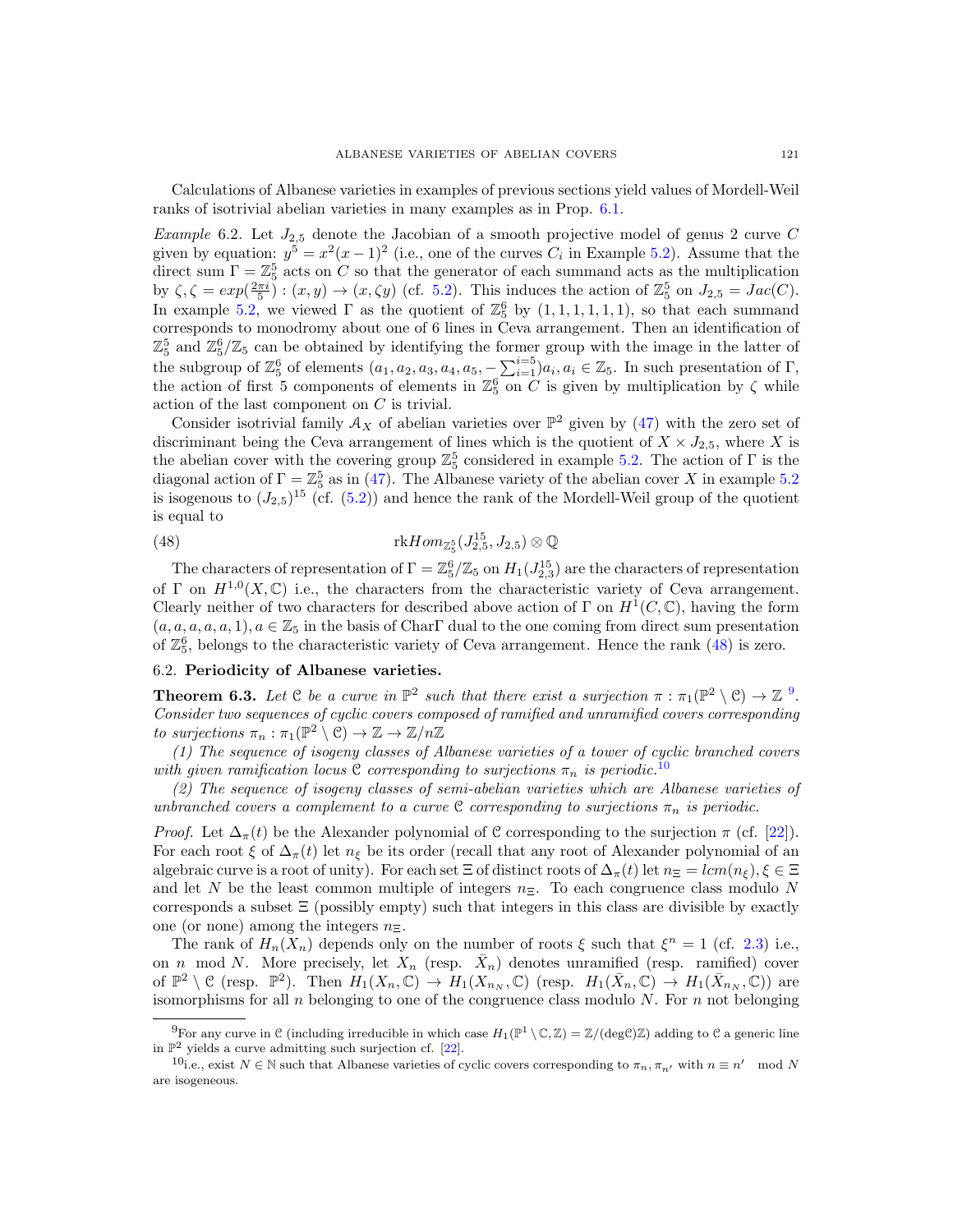to any of these congruence classes, one has  $H_1(X_n,\mathbb{C}) = H_1(\bar{X}_n,\mathbb{C}) = 0$ . Moreover the map  $H_1(X_n,\mathbb{Z}) \to H_1(X_{n_N},\mathbb{Z})$  (resp.  $H_1(\bar{X}_n,\mathbb{Z}) \to H_1(\bar{X}_{n_N},\mathbb{Z})$ ) is injective (resp. has finite kernel and co-kernel). Hence the isogeny class of Albanese variety of  $X_n$  with n in one and only one congruence class as above is constant. Hence the claims  $(1)$  and  $(2)$  follow.

### **REFERENCES**

- <span id="page-17-12"></span>[1] D.Arapura, Geometry of cohomology support loci for local systems. I. J. Algebraic Geom. 6 (1997), no. 3, 563597.
- <span id="page-17-8"></span>[2] N.Archinard, Hypergeometric abelian varieties. Canad. J. Math. 55 (2003), no. 5, 897-932.
- <span id="page-17-10"></span>[3] E.Artal Bartolo, J.I.Cogolludo-Agustín, A.Libgober, Depth of cohomology support loci for quasi-projective varieties via orbifold pencils, Rev. Mat. Iberoam. 30 (2014), no. 2, 373404. [ArXiv: 1108.0164](http://arxiv.org/abs/1108.0164)
- <span id="page-17-14"></span>[4] E.Artal Bartolo, J.I.Cogolludo-Agust´ın, D.Matei, Characteristic varieties of quasi-projective manifolds and orbifolds. Geom. Topol. 17 (2013), no. 1,
- <span id="page-17-18"></span>[5] Ch.Birkenhake, H.Lange, Complex Abelian Varieties, Grundlehren 317, Springer-Verlag (1992).
- <span id="page-17-6"></span>[6] J.Carlson, D.Toledo, Cubic surfaces with special periods. Proc. Amer. Math. Soc. 141 (2013), no. 6, 1947- 1962.
- <span id="page-17-5"></span>[7] H.Clemens, P.Griffiths, The intermediate Jacobian of the cubic threefold. Ann. of Math. (2) 95 (1972), 281356. [DOI: 10.2307/1970801](http://dx.doi.org/10.2307/1970801)
- <span id="page-17-0"></span>[8] J.I.Cogolludo-Agustín, A.Libgober, Mordell-Weil groups of elliptic threefolds and the Alexander module of plane curves, vol. 697, Crelle Journal, 2014.
- <span id="page-17-3"></span>[9] R.Coleman, Torsion points on abelian tale coverings of  $\mathbb{P}^1 \setminus \{0, 1, \infty\}$ . Trans. Amer. Math. Soc. 311 (1989), no. 1, 185-208.
- <span id="page-17-15"></span>[10] P.Deligne, Théorie de Hodge. III. Inst. Hautes tudes Sci. Publ. Math. No. 44 (1974), 5-77. [DOI: 10.1007/BF02685881](http://dx.doi.org/10.1007/BF02685881)
- [11] A.Dimca, S.Papadima,A.Suciu, Alexander polynomials: essential variables and multiplicities. Int. Math. Res. Not. IMRN 2008, no. 3,
- <span id="page-17-21"></span>[12] A.Dimca, Pencils of plane curves and characteristic varieties, Arrangements, local systems and singularities, 5982, Progr. Math., 283, Birkhuser Verlag, Basel, 2010. [ArXiv: math/0606442](http://arxiv.org/abs/math/0606442)
- <span id="page-17-16"></span>[13] A.Durfee, Mixed Hodge structures on punctured neighborhoods. Duke Math. J. 50 (1983), no. 4, 1017-1040.
- <span id="page-17-17"></span>[14] P.Griffiths, On the periods of certain rational integrals. I, II. Ann. of Math. (2) 90 (1969), 460-495; ibid. (2) 90 1969 496-541.
- <span id="page-17-2"></span>[15] B.Gross, On the periods of abelian integrals and a formula of Chowla and Selberg. With an appendix by David E. Rohrlich. Invent. Math. 45 (1978), no. 2, 193-211.
- [16] S.Iitaka, Logarithmic forms of algebraic varieties. J. Fac. Sci. Univ. Tokyo Sect. IA Math. 23 (1976), no. 3, 525-544.
- <span id="page-17-19"></span>[17] M.Ishida, The irregularities of Hirzebruch's examples of surfaces of general type with  $c_1^2 = 3c_2$ . Math. Ann. 262 (1983), no. 3, 407-420.
- <span id="page-17-7"></span>[18] E.Hironaka, Polynomial periodicity for Betti numbers of covering surfaces. Invent. Math. 108 (1992), no. 2, 289-321.
- <span id="page-17-11"></span>[19] E.Hironaka, Alexander stratifications of character varieties. Ann. Inst. Fourier (Grenoble) 47 (1997), no. 2, 555-583.
- <span id="page-17-4"></span>[20] F.Hirzebruch Arrangements of lines and algebraic surfaces. Arithmetic and geometry, Vol. II, 113-140, Progr. Math., 36, Birkhuser, Boston, Mass., 1983.
- <span id="page-17-20"></span>[21] N.Koblitz, D.Rohrlich, Simple factors in the Jacobian of a Fermat curve. Canad. J. Math. 30 (1978), no. 6, 1183-1205.
- <span id="page-17-22"></span>[22] A.Libgober Alexander polynomial of plane algebraic curves and cyclic multiple planes. Duke Math. J. 49 (1982), no. 4, 833-851.
- [23] A.Libgober, Alexander invariants of plane algebraic curves. Singularities, Part 2 (Arcata, Calif., 1981), 135- 143, Proc. Sympos. Pure Math., 40, Amer. Math. Soc., Providence, RI, 1983.
- <span id="page-17-9"></span>[24] A.Libgober Characteristic varieties of algebraic curves. Applications of algebraic geometry to coding theory, physics and computation (Eilat, 2001), 215-254, NATO Sci. Ser. II Math. Phys. Chem., 36, Kluwer Acad. Publ., Dordrecht, 2001.
- <span id="page-17-13"></span>[25] A.Libgober, Non vanishing loci of Hodge numbers of local systems. Manuscripta Math. 128 (2009), no. 1, 1-31.
- <span id="page-17-1"></span>[26] A.Libgober, On Mordell-Weil groups of isotrivial abelian varieties over function fields. Math. Ann. 357 (2013), no. 2, 605-629.